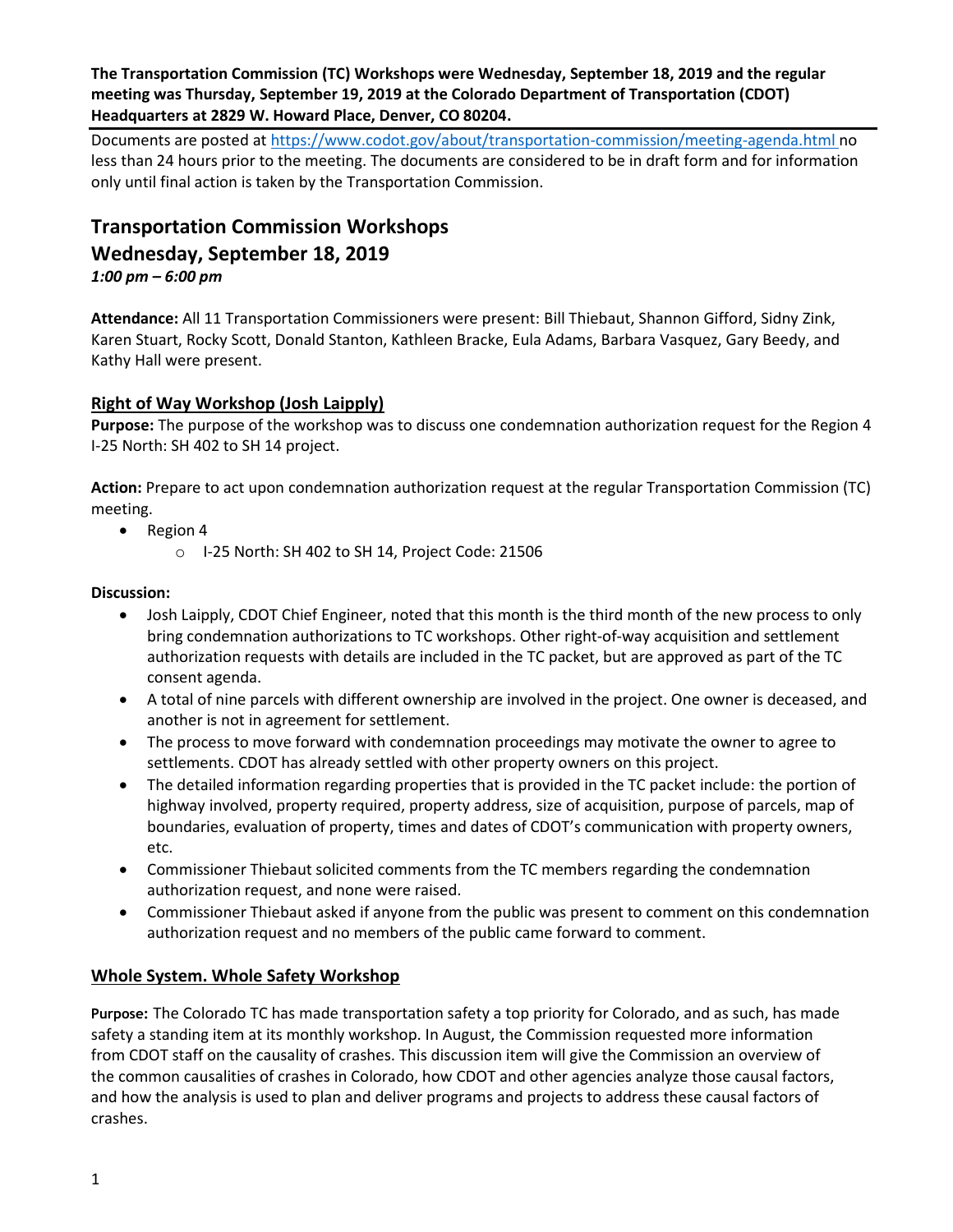#### **Action:** Information Only.

**Background:** A strategic, prioritized approach is necessary to focus agency efforts on where resources can be most effective in reducing the loss and impact to human life, and consideration can be given to increasing resources toward doing so. Further, agencies and a variety of other stakeholders have varying contributions, responsibilities, and influences on transportation safety – and are all necessary as a network of professionals to improve safety. The coordinated process to strategically use resources most effectively is known as the Strategic Transportation Safety Plan (STSP). This plan process is used nationally by every state to gather stakeholders, get executive vision and direction, assess transportation safety, determine most effective actions, and implement and monitor those strategies.

Colorado's current strategic safety plan was adopted in 2015, and is currently in the process of being updated. A multi-agency steering committee will be meeting on September 20th to decide on vision and direction of the plan, and to guide the process to update the STSP. Later in September and October, dozens of safety stakeholders around the state with multiple agencies and transportation safety groups will meet to assess Colorado transportation safety and form teams to develop plans to improve safety over the next three to five years. This will then be implemented into deliverable, actionable plans for specific focus areas, making up the overall Strategic Transportation Plan for Colorado, anticipated in early 2020. At the same time, DRCOG, Denver, Boulder, Fort Collins have or are developing region or city-specific transportation safety vision zero plans. The STSP process is coordinating closely with these partners to capitalize on their efforts and align our work.

## **Zero Deaths (Charles Meyer):**

 Primary Causalities for Traffic Deaths, Injuries, and Property Damage (Josh Laipply, Charles Meyer) **Discussion**

- Charles Meyer, CDOT Traffic Safety Manager, explained the purpose of the workshop was to delve deeper into, at the request of the TC members, why crashes are happening, how determine solutions, and what action the TC members can take to proactively enhance safety and reduce crashses.
- Charles described how data is collected including documents gathered from law enforcement entities both local and state, and the Department of Revenue (DOR), who obtains and files the initial crash data. CDOT gets the DOR data, reviews it and reorganizes it for CDOT use.
- Driver actions and errors are the biggest causes for crashes.
- Josh Laipply noted that the subject of old crash data came up at a Statewide Transportation Advisory Committee (STAC) meeting regarding why it takes so long to get crash data. The reason behind the delay is that a variety of crash documentation forms are used to record crashes, some by hand in hard copy format and electronic. In addition, all crash data is not on the same platform at this time. Partners in gathering data include the Colorado Department of Health and Environment (CDPHE), Colorado State Patrol (CSP), and the DOR, etc.
- CDOT evaluates a given corridor's influence, .e.g., the types and level of traffic, rural or urban character/attributes, etc.
- Causalities are consistent year to year mostly. The hope to identify changes in trends and respond to those on an annual or frequent basis.
- Ninety percent of crashes are driver caused. Examples of driver error include: drving under the influence (DUI) of drugs or alchohol, speeding, and/or pedestrian violations.
- Contributing factors are also considered if the crash included behavior such as: DUI, aggressive or inexperienced driving, fatigue/asleep, etc.
- Commissioner Bracke asked about how causes of crashes with motorized vehicles and conflicts with non-motorized travel are recorded. Crash data records are collected similarly for nonmotorized/pedestrian vehicle crashes, when they involve a motorized vehicle.
- Commissoner Stuart asked if as we change to electric skooters and other new modes are these other modes added to the crash report form. Charles responded yes. New fields are being added –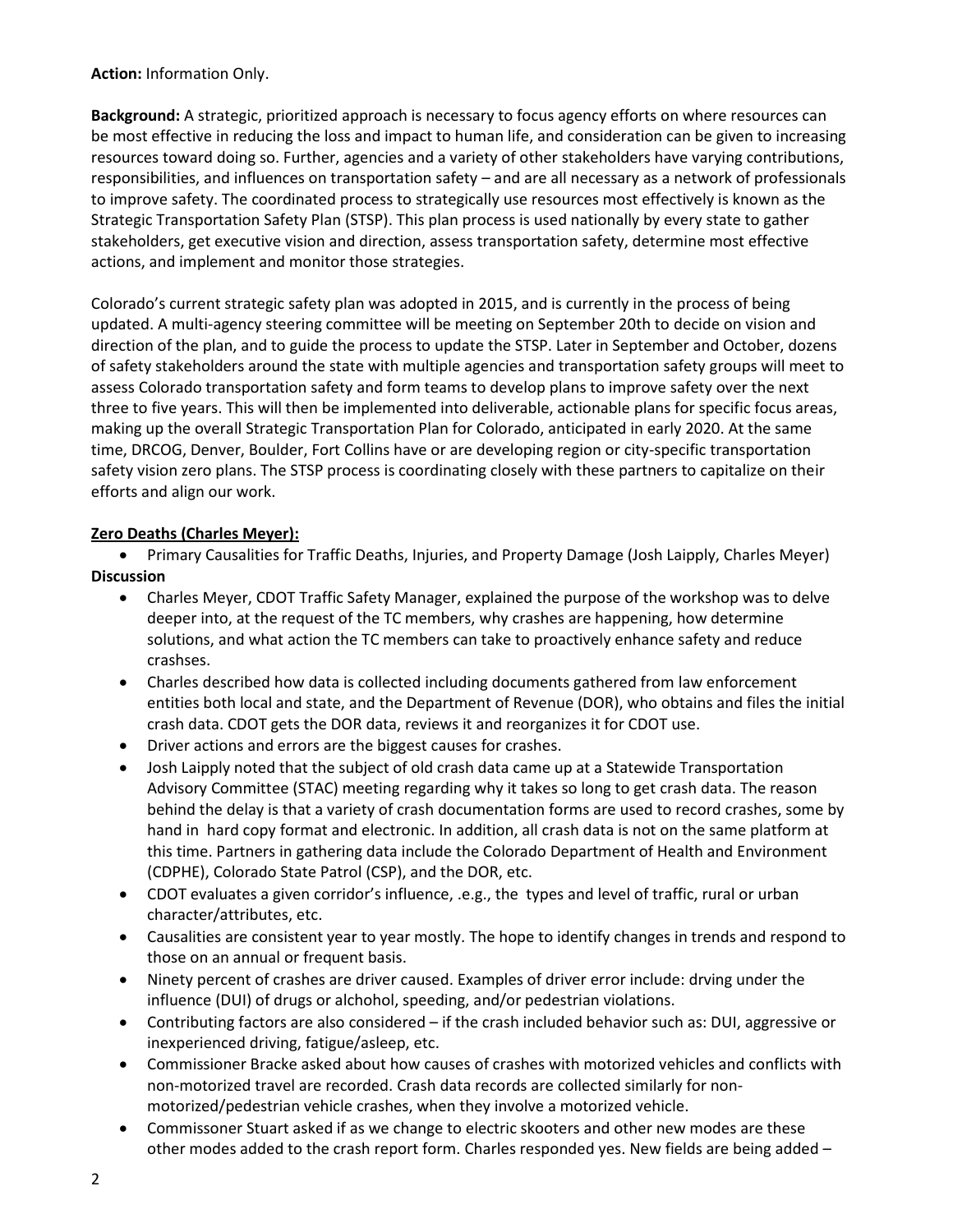autonomous/driver assisted automated features. Skooters are not added yet, but are in the process Officiers can also add other modes in a blank line of the form to get that type of information documented.

- Commissioner Stuart asked about the number of crashes statewide caused by wildlife. Charles Meyer noted it is a small percentage of crashes especially for serious injury and fatality crashes. Charles Meyer will look up those numbers and will report back to the TC on this.
- Commissioner Beedy asked if any weather related crash causes are tracked to help identify areas to improve roadway maintenance.
- Charles responded yes. Also if there are multiple influencers, that can result in multiple mitigations to consider.
- Speeding as a cause for crashes increased between 2017 and 2018 according to the pie chart data.
- Charles mentioned that officiers also look at flooding, driver action, and note them in forms as a contributing factor when it is observed.
- Commissioner Scott asked about how to know when a speed limit set along a roadway is too high where the driver may not be totally at fault.
- Charles Meyer explained that crash pattern curves are analyzed to determine where and when CDOT should invest in mitigation approaches, including consideraton of speed limits.
- Commissioner Stanton asked about capturing road rage statistics.
- Charles responded that aggressive driving is tracked on crash form; so this info is captured. Officers can note it under other contributing factors. Aside from tracking human errors, where they occur is analyzed to determine if the infrastructure was an influencer, e.g., intersection configuration, areas where cars run off the road, median design, etc.
- Another consideration is to determine if CDOT or law enforcement can address key issues identified.
	- o CDOT Evaluates Statewide and Regional trends monthly
	- o Regional crash tree diagrams are generated
	- o Regional corridor analysis is conducted
	- o Leve of Service Safety (LOSS)/crash pattern anlaysis and mapping occurs for corridors
- After all of this anaysis, CDOT then determines mitigation options. Mitigation strategies include: Education/Communication, Planning, Enforcement, Engineering, etc. After good design, good operations practices and maintenance is provided, and the result is crashes are still occurring at these locations, then CDOT digs deeper to assess the situation further.
- Identification and engagement of outside entities related to safety efforts (
	- o Charles provided an overview of the types and range of stakeholders for the STSP that is underway at CDOT. Steering Committee meets here at CDOT HQ on September 20<sup>th</sup> and other workshops are being held at CDOT Regions.
	- o Commissioner Thiebuat asked about workshops and if all this rolls up into the 2020 STSP?
	- o Charles explained yes. The current plan being developed identifies key strategic actions, vs. a long list of actions from the last STSP that are not easy to implement and track.
	- $\circ$  Commissioner Thiebaut mented a factoid that for every \$2 million spent on a safety improvement on a corridor it saves a life. Commissioners want to know what they can do to influence safety, e.g., seat belt law was mentioned previously as one action CDOT staff noted as being important. TC has purse strings to pull to help and would like and need to know the specific things the Commission can do, on top of regular safety focus of investments.
	- o Executive Director Lew explained that the strategy is to integrate the STSP and other plans into the 2045 Statewide Plan, and also make sure all projects are safety projects in some capcity.
	- o Commissioner Stanton suggested spending on roadway striping and that we should escalate safety spending, focusing also on more aggressive signing related to moving two lanes over when a crash happenes, and consider developing a CDOT curteous driving campaign.
	- $\circ$  Charles noted that it is very important to get initial guidance from the TC on level of aggressiveness that is desired for safety strategies and the prioritization of them.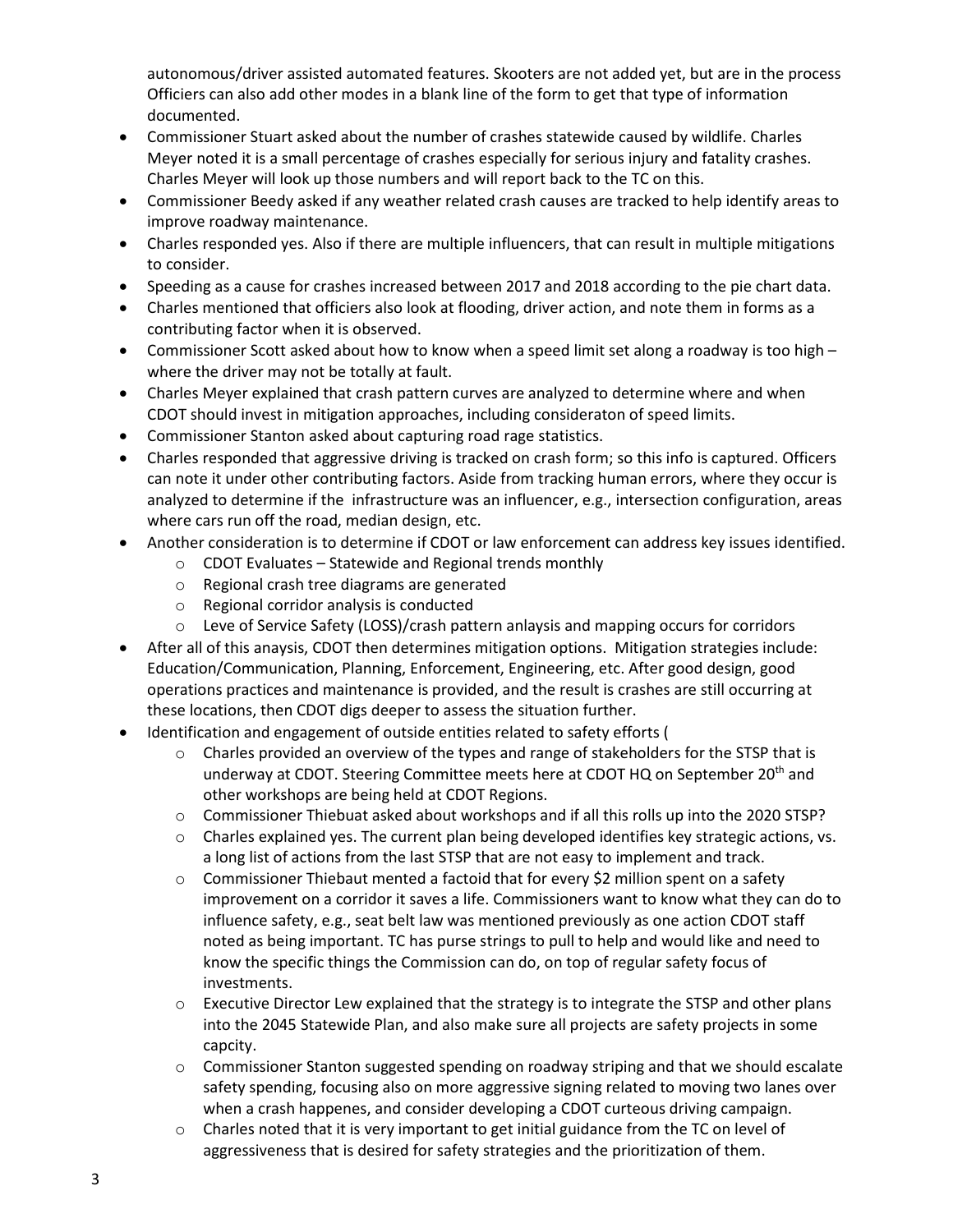- $\circ$  Commissioner Scott observed that through the Gap project 60-70 mph or higher speeds are witnessed. There is the issue of ticketing. We need to discuss tradeoffs between all different avenues/solutions possible before making any decisions.
- o Rebecca White mentioned that Policy Directive (PD) 14 currently has safety performance measures and targets and a staff level conversation on what to recommend to TC is an option.
- $\circ$  Jeff Sudmeier noted that all CDOT programs have safety elements, in addition, we have approximately \$140 million targeted to safety through the FASTER Safety program. In April TC created a new strategic safety program intended to allow for quickly deploying a safety maintenance program.

#### **Infrastructure and Mobility Systems Workshop**

#### **Program Management Office (PMO) Overview (Josh Laipply and Jane Fisher)**

**Purpose:** The purpose of this workshop is to provide an overview of dashboards for major projects and their application in identification of items that may warrant management attention.

#### **Action:** Information Only.

**Background:** The PMO is responsible for analyzing interconnected projects or programs designed to achieve CDOT's larger objectives related to asset management, safety, and mobility. This effort includes consolidation of project data from across the state to provide the best analytics and forecasting possible in support of data-driven decision-making by CDOT's Executive Management Team.

The PMO is currently managing numerous initiatives in support of CDOT project delivery with the more significant ones including:

- OnTrack (standardized project management information system scheduled to launch in mid-2020)
- Preconstruction and construction project management guidance, tools, training, and website (preconstruction content has launched and construction content is in development)
- Asset/fund management process improvement (focused on consistency in the management of key asset programs by delienating clear roles and responsibilties, processes and business rules, and terminology and reporting requirements)
- Microsoft Power BI (business intelligence) dashboards (visual easy to read reports that instantly aggregate and organize key program and project management data and metrics) The PMO has worked closely with region stakeholders to develop and launch a number of Microsoft PowerBI dashboards. The primary benefits include: direct access to consolidated data in an easily accessible and understandable manner; project and program management support by tracking progress and helping identify issues; facilating quick response to questions from leadership or stakeholders and abiltiy to establish realistic expections regarding project timelines and associated expenditures.
- Dashboard development efforts have focused on the entire CDOT project portfolio and also major projects currently in construction throughout the state (i.e I-25 Segment 7&8, I-25 South Gap, US550/160, etc.). In both cases, dashboards provide data regarding scope, schedule, and budget status. In the case of major projects, dashboards also provide additional information regarding identified risks and associated mitigation strategies.

- Josh Laipply described how the cash flow-based expenditure program works, and compared to the previous approach to wait to spend funds until all funding is available. The Responsible Acceleration of Maintenance and Partnerships (RAMP) program spent down cash. We needed a system to roll up programs Statewide. We have the SAP system for managing finances, but it is not an optimal platform for project management, its strength is financial reporting.
- We now have a Business Intelligence platform over SAP to pull reports out.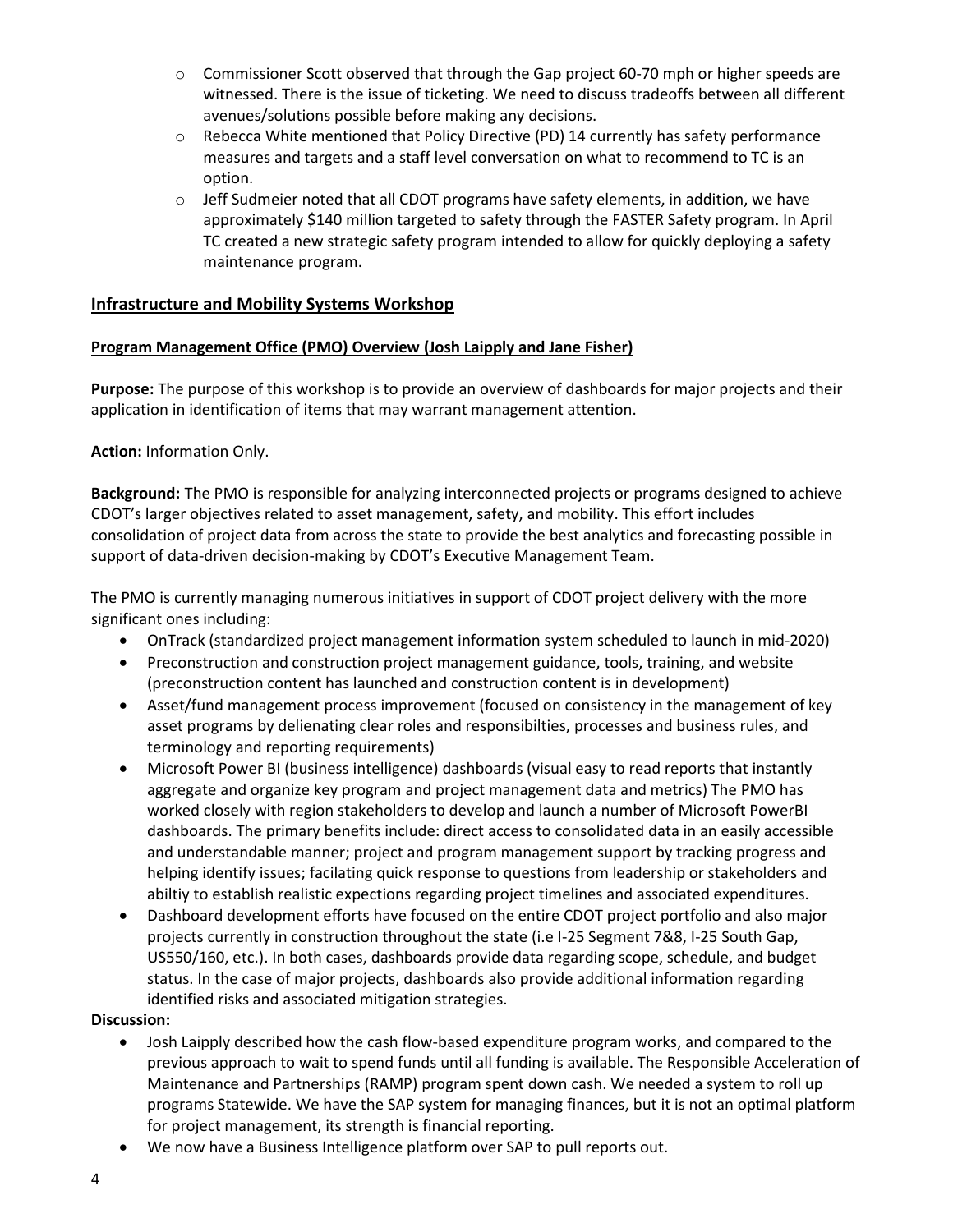- Dashboards are up and running per Jane Fisher, Director of the Program Management Office. Two buckets –regular type project in one budget and those that are larger, unique in some way or controversial are in another budget. Those at risk are highlighted in red.
- Dashboards that display forecasts on what is planned for spending vs actual spending is this new tool. A map is also provided on the dashboard. Projects are indicated as awarded or not awarded and by size  $-$ 10 million or more is large. Special projects get a higher level of monitoring. CDOT PMO keeps a list for all projects and major projects. There is a Major Projects Dash board. Budget and expenditures for projects are included. Dashboards include information tracking construction end dates and how far along on the project schedule to meet expectations. Regions provide information regarding the level of project risk – related to budget and schedule, and this is reported monthly by the CDOT Engineering Regions. Meetings occur monthly to discuss progress and the Chief Engineer attends these meetings. The intent is to identify risks early to reduce the potential for future problems.
- Commissioner Thiebaut advised CDOT staff to meet with the TC monthly on major or high profile projects regarding the dash board – not small or projects going well (not every project)– want to see what is red and why. This will help the TC be proactive vs. reactive.
- Commissioner Vasquez would like to see data in a format for Interstates vs. state highways.
- Josh Laipply explained for example that railroad projects often are not on schedule. An attempt to assist with keeping them on schedule is to have submittals to railroads that all look the same. For TC we need to make distinctions between policy-based changes vs. day-to-day project work that might result in project delay by taking up too much staff time to generate reports.
- Commissioner Scott thinks the work should focus on policy solutions give TC what they NEED to know to keep focus balanced. Not delve too deeply into projects, and asked if PDs highlight TC's role in policy oversight.
- Commissioner Adams expressed that he thinks this is excellent work, but is more interested in above a certain threshold to get reports on projects and is interested projects showing red. Keep that focus – and the orange projects approaching red.
- Commissioner Zink supports updates for projects identify systemic issues or something like a significant break in a project.
- Herman Stockinger suggested a one-page document to summarize the dashboard monthly to report on key projects and those that are red. At least start there for now.
- Commissioner Vasquez asked to see projects on a map in the monthly report for context.
- Jeff Sudmeier, CDOT Chief Financial Officer, noted that some projects indicated as red are not updated with full budget planned and budgeted yet so they may be in better shape for some instances.
- Executive Director Lew explained that the dashboards are snapshots in time; these will help to make sure contingency amounts for projects are good; data points gathered will eventually merge to determine if we are we getting the right information to keep on budget and schedule more. There is a competitive edge to this type of reporting, it encourages a level of healthy competition.
- Commissioner Scott supported this type of reporting for other areas in CDOT with dashboards. Having absolute numbers and trends are generally good approaches to tracking programs.
- Jeff Sudmeier commented that there is lots of additional dashboard work, and we want to hear from you, the TC, regarding any additional dashboard reports you would like to see.
- Mike McVaugh, Region 5 Transportation Director, mentioned that the project team gives updates to TC – to explain red, greens and yellows and this information is coming back from teams, the color can be subjective so color choice is not always data driven.
- Commissioner Vasquez suggested determining attribute data, and creating rules for reporting to make it objective as possible.
- Mike McVaugh noted that the balance and intelligencia shared is good information. For example, someone who feels their project needs more attention may rate their project as more red or orange to get what they need in order for their project to progress.
- Executive Director Lew stressed the benefits of internal reporting, to identify problems early on in the process – so we encourage not "sugar coating" reporting.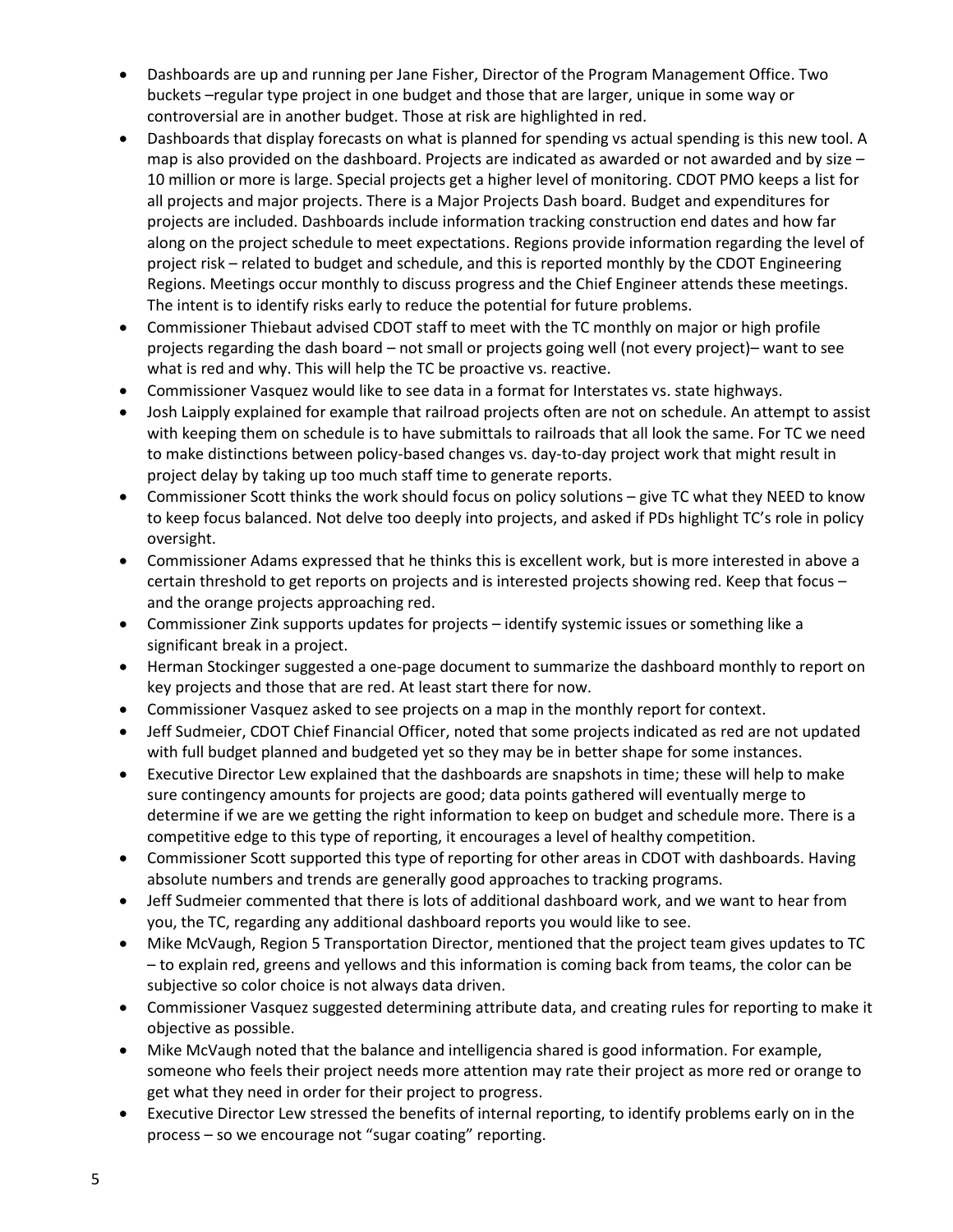- Commissioner Adams noted that the idea is to challenge teams to keep things moving and applauded the approach of a strong independent PMO to monitor things. This takes time and a good team to make this happen.
- Commissioner Scott noted that sharing information is the intent and is important.
- Commissioner Thiebaut expressed his thanks to Jane and Josh, and commented that we will continue to work with the PMO.

#### **Request Approval for I-25/SH 119 Property Acquisition and Interim Configuration Design Funds (David Krutsinger)**

**Action:** The Division of Transit and Rail (DTR) is requesting TC approval of \$2.5 million of SB 267 funds for the purchase of the parcel adjacent to CDOT's existing carpool lot at the interchange of I-25 and SH 119, as well as approval of \$400,000 to complete the design for the interim configuration of the new Bustang transit station at the interchange.

- David Krutsinger, CDOT DTR Director, explained that eventually we will fund a mobility hub as a separate TC action after design is completed. David also thanked Ann Rajewski of CASTA for her guidance during the process to develop this concept.
- Sharon Terranova, DTR Planning Manager, described what items the current request will fund.
- Sharon explained that DTR is working on many SB 267 projects for transit.
- Highlights of the project requiring the requested funds were presented.
	- o There is an existing carpool parking lot with116 regular parking spaces and five American with Disabilities Act (ADA) spaces.
	- o No transit service is currently provided at this site.
	- o The hope is to expand Bustang service to this area, along SH 119 with bust rapid transit (BRT) to service Longmont.
	- o Future intent is to support Front Range Passenger Rail and enhance local transit connections.
	- o Current plans will expand this lot to the north and add 114 spaces.
	- o The ultimate design planned is a center median station configuration.
	- o The site would grow to 540 parking spaces with expanded transit service.
	- o The total project cost \$20 million; the cost of right-of-way acquisition south of carpool lot is \$2.5 million and DTR is ready to act; this request will fund a protective purchase, as it preserves the option for eventually supporting the construction of a mobility hub. If intended plans do not come into play, CDOT could sell off the property at some point in the future.
	- o The 2011 Final Environmental Impact Statement (FEIS) for North I-25 had this facility as part of the Preferred Alternative.
	- $\circ$  There is need to develop the project with partners after future funding is identified.
	- $\circ$  Commissioner Stuart stressed that we need to involve RTD in the design. Hopes to see this as an L-Express stop, and asked: How can we make something like this happen at I-25 and SH 7? Sees Bustang Buses on I-25 would like to see Bustang stops at I-25 and 120<sup>th</sup> and I-25 and SH 7 interchange.
	- o Commissioner Bracke explained that this is important timing on SH 119. Boulder County is supporting this concept. The list of partners presented and proposed is good. Asked if this is new Bustang service or tacking on to existing service.
	- o David Krutsinger responded that adding a stop to existing service is the concept. In terms of travel time savings, we may need new service to accommodate ridership needs. Approximately 30% of traffic on SH 119 is coming from Laramie County. It would be helpful to get ahead with this project.
	- o Commissioner Scott mentioned that the HPTE Board discussed co-location of ancillary functions. The extent to co-locate functions is important to consider. Consider adjacent uses for future plans.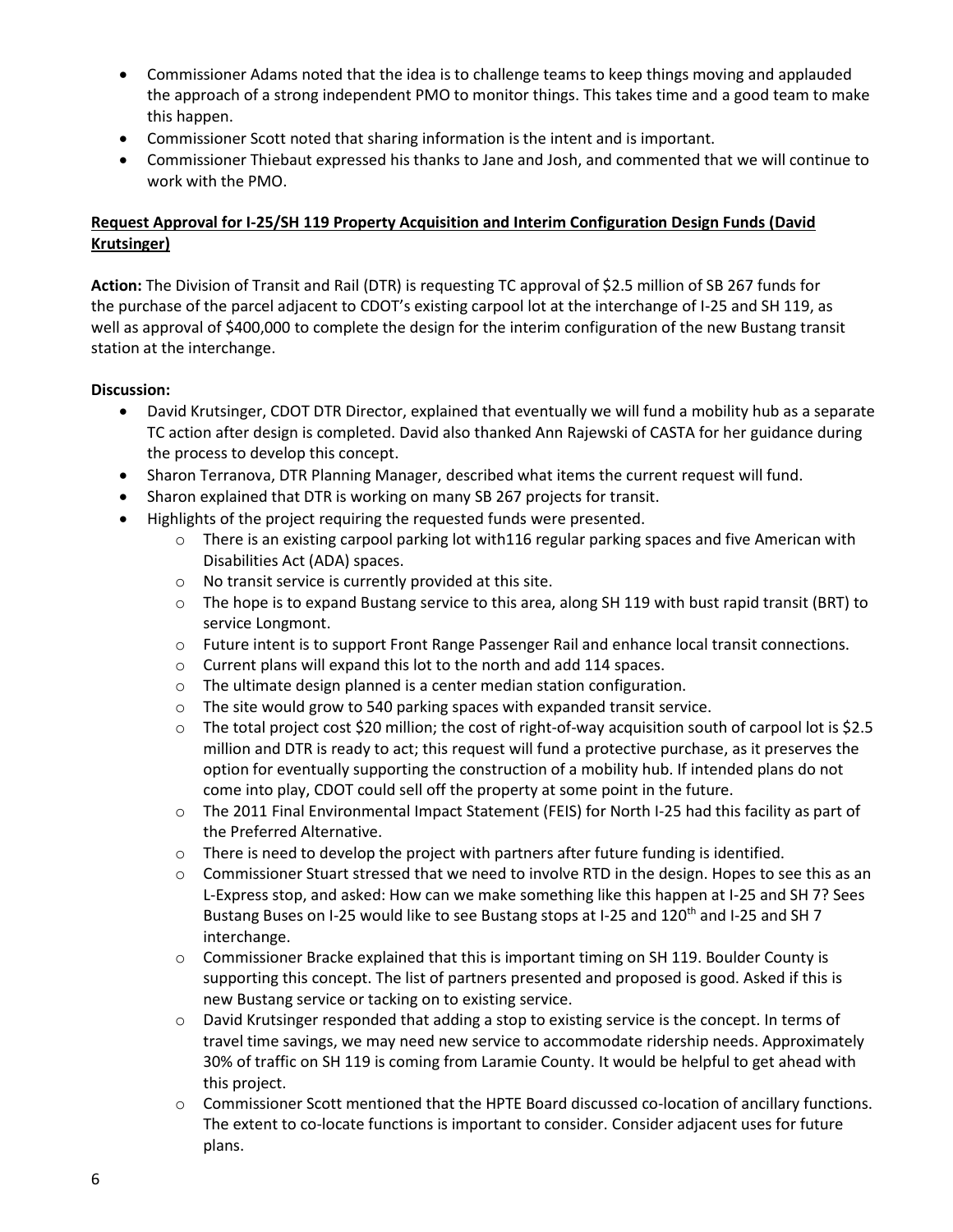#### **Funding, Finance & Budget Workshop**

## **Review of Colorado Proposition CC, Retain Revenue for Transportation and Education Taxpayer Bill of Rights (TABOR) Measure (Herman Stockinger)**

**Background:** During the 2019 legislative session, the General Assembly passed House Bill (HB) 19-1257 (Becker, McCluskie/Court, Priola) that referred a ballot measure to the voters for the November 2019 ballot. The measure will ask Coloradans if they wish to "de-Bruce" the state, allowing the state to keep all revenue collected, including that above the TABIOR cap, beginning in the 2019-20 state budget year. Currently, due to the TABOR Amendment, a revenue cap is computed each year and adjusted to account for inflation and state population growth. If the cap is reached, current law provides that the revenue above the cap be returned to Colorado taxpayers.

**Proposition CC Summary:** If Proposition CC is approved by voters, all revenue the state keeps over the existing revenue limit will be split equally, and a third each will be allocated to:

- Public schools;
- Higher education; and
- Roads, bridges, and transit.

Proposition CC is a result of the passage of HB 19-1257, sponsored by Speaker of the House KC Becker (D) and Representative Julie McCluskie (D) and Senators Lois Court (D) and Kevin Priola (R).

- Proponents of the measure believe Proposition CC allows the state to keep the money it already collects in order to provide funding for K-12 education, higher education, and transportation. Proponents believe the measure is a way to provide revenue for these investments immediately and into the future without raising taxes.
- Opponents believe permanently eliminating refunds is a tax increase for taxpayers and an erosion of taxpayer protections that currently exist under TABOR. They also oppose that it allows the state to permanently keep an unspecified amount of money rather than a set number of years. Although the measure directs the dollars to be used for K-12, higher education, and transportation, opponents take exception with the fact that a future General Assembly could change where the money is allocated without asking voters to approve.
- Fiscal Impact: For fiscal year 2020-21, the Office of State Planning and Budgeting's June forecast is estimating state revenue subject to TABOR will exceed the cap by \$623 million. According to the ballot measure, the Highway Users Tax Fund (HUTF) would get a third of this funding, approximately \$207.6 million. This funding is distributed as a second stream revenue, resulting in CDOT receiving 60% of this total, about \$124.6 million. Funding collected in FY 2020-21 would be distributed in FY 2021-22. Of the amount transferred to CDOT, 85 percent would be used for highways and 15 percent for transit.

#### **Discussion:**

- Commissioner Gifford expressed concern that the Referendum CC money may be spent elsewhere so CDOT can't plan on it being available for transportation.
- Commissioner Hall agreed with Commissioner Gifford and expressed concerns also with the lack of a timeline being outlined in the Referendum.

#### **Burnham Yard Intra-Agency Agreement (Josh Laipply and Nick Farber)**

**Purpose:** The purpose of this workshop is to describe the Intra-Agency Agreement (IAA) between the CDOT and the High-Performance Transportation Enterprise (HPTE) regarding the HPTE's work towards the purchase of the Union Pacific Railroad's (UPRR) Burnham Yard property.

**Action:** The HPTE Board and TC are asked to adopt a resolution that supports the staff recommendation to approve the IAA.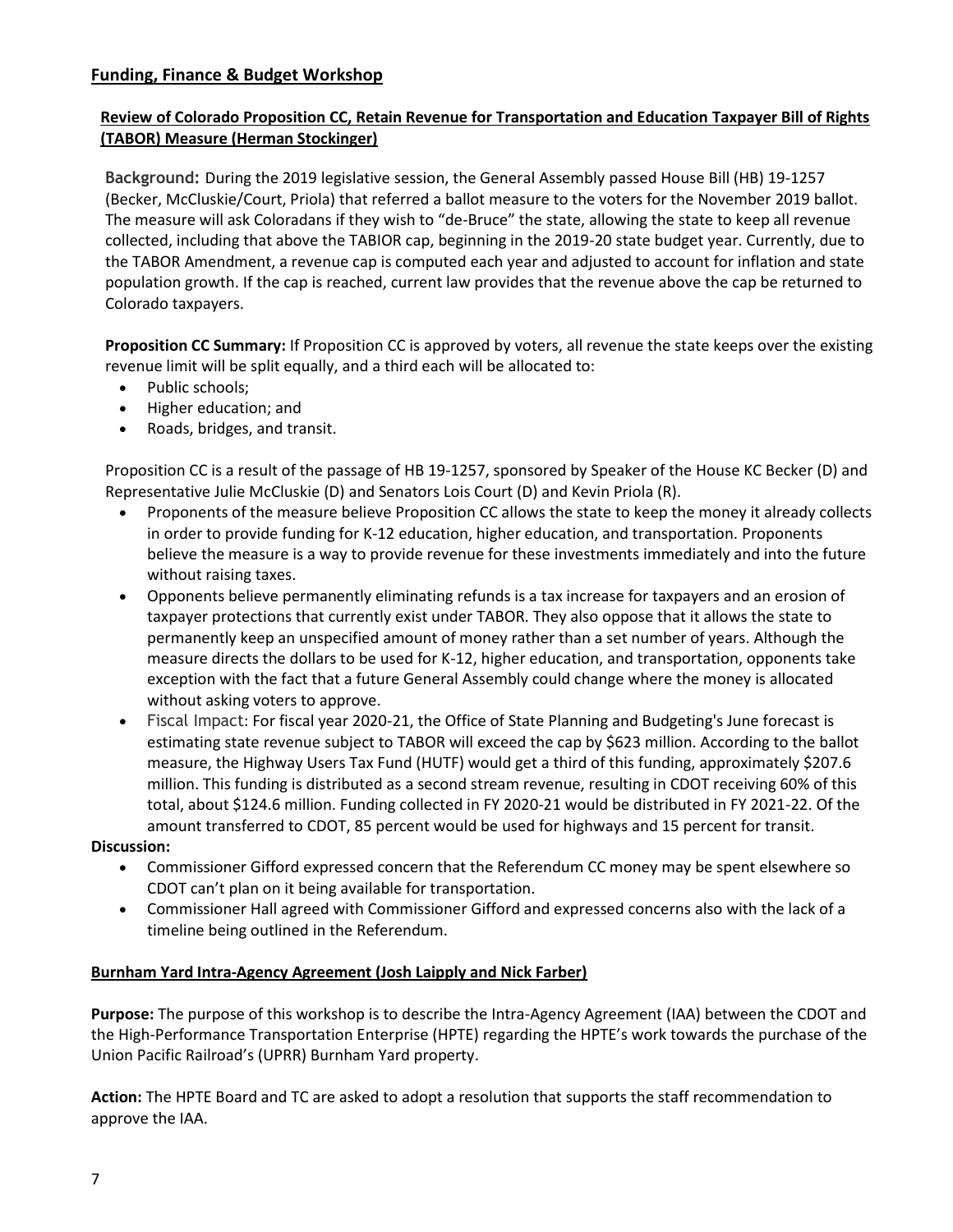**Overview of the IAA**: IAAs between CDOT and HPTE document the substantive terms of how CDOT and HPTE work together and allocate rights and responsibilities on shared projects. This IAA says that for the consideration of HPTE's contracts, as well as HPTE's experience in procuring and administering pre-procurement and procurement phase projects for potential surface transportation projects, CDOT will pay HPTE \$368,655.50.

- Project involves moving the railyard and improving the section of highway in vicinity of the property.
- The property in question is a 61-acre parcel of land beginning near 13th Avenue at its northernmost point to roughly 4th Avenue at its southernmost point in the City and County of Denver that was placed on sale in July 2019.
	- $\circ$  Buyout as fee simple is what CDOT proposed. UPRR wants CDOT/HPTE to have a developer as a partner for this agreement.
	- o Project would move the Consolidated Main Line off I-25 into the railyard.
	- $\circ$  A shortlist team of developers and a Request for Proposal (RFP) and how to partner with CDOT and HPTE is being developed for early October.
	- $\circ$  Commissioner Thiebaut asked about where the funding would come from and raised concerns regarding potential violations of state statute to acquire this unique property.
	- o Kathy Young, representative from the Attorney General's Office, explained CDOT has TABORexempt authority to acquire the property. However, there is concern regarding the loan from CDOT to HPTE of \$50 million, there is potential for HPTE to lose their enterprise status. The entire parcel is for sale and remnant parcels could be created and disposed of.
	- $\circ$  Commissioner Gifford commented that CDOT is not qualified to do development of this property on their own, and that is why a developer partner is needed to lessen CDOT's involvement in the real estate speculation aspect of this purchase.
	- $\circ$  Commissioner Thiebaut reiterated being cautious about the legal ramifications to CDOT in participation of this type of partnership.
	- $\circ$  Commissioner Vasquez asked if the purchase could be reframed as a Public Private Partnership (P3).
	- $\circ$  Nick Farber, HPTE Director, explained that we are not at the appropriate point in the process to consider a P3.
	- $\circ$  Executive Director Lew noted that Commissioner Gifford's thoughts are in alignment with CDOT's and HTPE's. We need to act quickly for this unique opportunity. We need to be proactive regarding what we would want the site to look like and with a developer partner, we would be able to do this. We don't want to constrain ourselves with a P3 at this time.
	- o Commissioner Gifford commented that the Central Platte Valley (CPV) line and development at Denver Union station is an example of success of a partnership of this kind. CDOT participated but did not redevelop the neighborhood.
	- o No other comments or concerns were raised by the TC members.

# **FY '20 Budget Workshop - FY 2018-19 Roll Forward Budget and Cost Center Roll Forward Requests (Jeff Sudmeier**)

#### **FY 2018-19 Roll Forwards**

**Purpose:** This workshop provides an opportunity for the TC to review and approve the FY 2018-19 cost center roll forward requests and the FY 2019-20 budget amendment according to Policy Directive (PD) 703.0.

**Action:** The TC is being asked to approve three cost center roll forwards for the Division of Maintenance and Operations (DMO), totaling \$5.3 million, and a Budget Amendment reallocating most of the remaining year-end balances in Intelligent Transportation System (ITS) Asset Management and Agency Operations. Approved FY 2018-19 cost center roll forward requests will be rolled into FY 2019-20 cost center balances.

**Background:** Executive Management approved Roll Forwards. According to PD 703.0, roll forward requests that are less than \$1.0 million can be approved by Executive Management. Cost center roll forward requests that have been approved by Executive Management total \$3.8 million.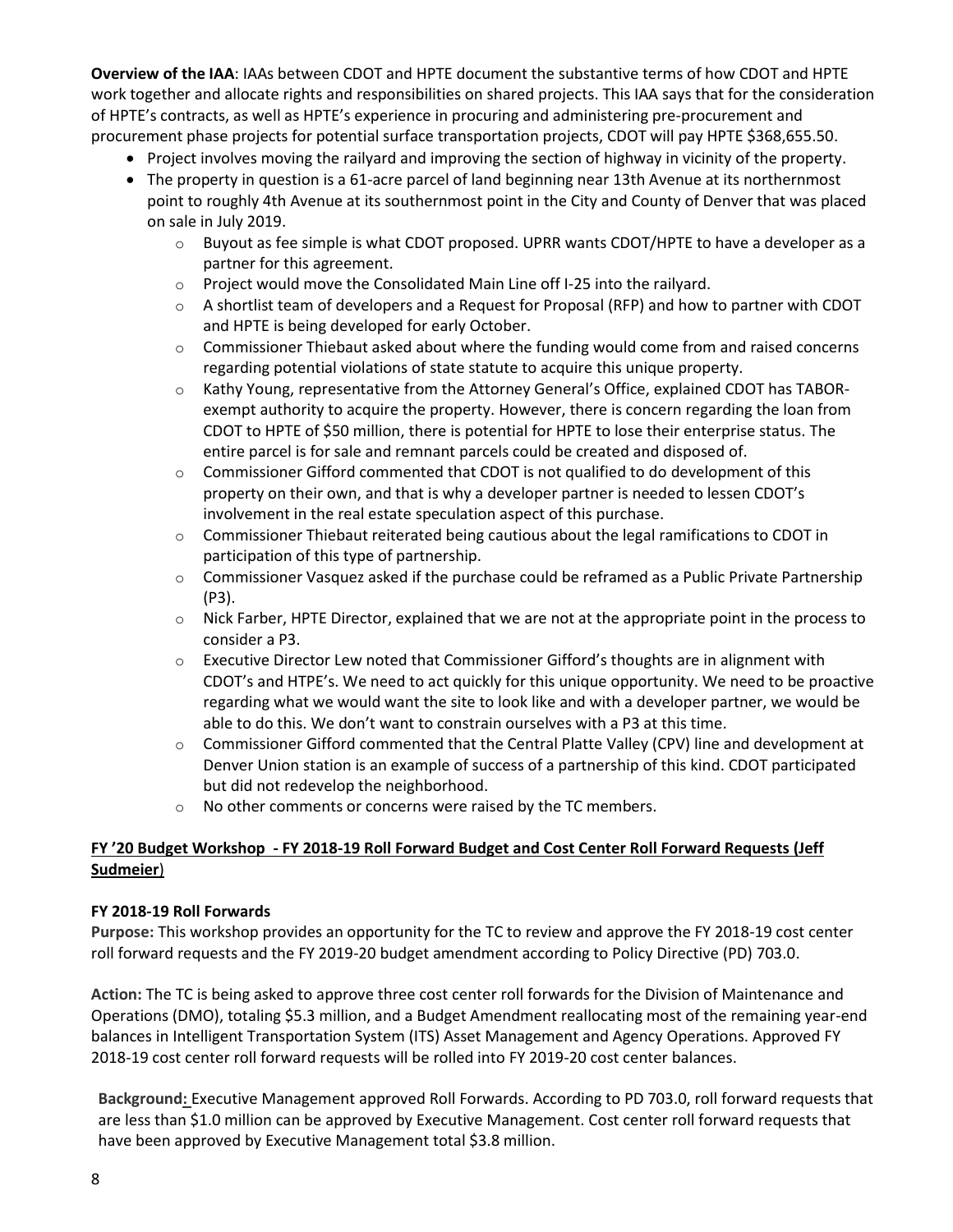- Automatic Roll Forwards According to statutory, regulatory, or Departmental guidelines, a number of cost centers roll forward automatically each fiscal year. The total estimated amount of these automatic roll forwards into FY 2019-20 is \$120.5 million. Additionally, per PD 703.0, all budget pools roll forward automatically.
- In addition to the cost center roll forward requests, there are several requests to reallocate remaining cost center balances to other programs. Of a remaining balance of \$13.5 million, proposed budget amendments would reallocate \$12.6 of this amount. The remainder, \$900,000, will be deposited in the TC Program Reserve Fund.

#### **FY 2020 Budget Amendment**

- As noted previously, after approval of cost center roll forward requests, approximately \$13.5 million remains available for reallocation. Individual budget amendment requests to reallocate some of the remaining cost center balances are summarized below. These amendments are further reflected in the Proposed TC Amendments column of the FY 2019-20 Annual Budget The TC will be asked to approve the following items as part of the third budget amendment to the FY 2019-2020 Annual Budget (see temporary resolution #10).
- Budget Amendments include:
	- o *ITS Asset Management* The ITS Asset Management program has a large remaining balance of approximately \$9.9 million, after approval of cost center roll forward requests. As part of the recent merger of maintenance and operations functions, the ITS program is undergoing a review and reprioritization of its work plan. As a result, the remaining roll forward balance in the ITS Asset Management Program is not needed for the planned FY 2020 program.
	- o *Maintenance Level of Service (MLOS)* \$500,000 reallocated from MLOS to Road Equipment for purchase of additional snowplow and attenuator traffic control truck.
	- o *Agency Operations* 
		- **52.0 million reallocated from Agency Operations to Property in order to initiate efforts** to deploy covers/shelters for maintenance vehicles, particularly snowplows in order to extend asset life cycles by protecting from the elements. Funds will provide for the deployment of 10-15 open-air type truck port covers in calendar year 2020.
		- \$205,000 reallocated from Agency Operations to Property for the completion of remaining work for the Permanent Water Quality Training Facility relocated from the former Headquarters building to the Region 1 KOA Campus.
	- In addition to the amendments described above reallocating some of the remaining cost center balances, the third budget amendment includes one additional item.
		- HPTE Fee for Service Increase of \$368,656 to the HPTE Fee for Service in order to provide funding to support HPTE's work towards the purchase of the UPRR Burnham Yard property, with a corresponding decrease to the TC Program Reserve. This is the subject of the IAA between CDOT and HPTE currently pending TC and HPTE Board approval.

- Jeff Sudmeier noted that the roll forward budget is higher this year than last year.
- Commissioner Gifford raised a question about the ITS funds for this regarding the Intelligent Transportation system (ITS) – roadway devices and software (Variable Message Signs, cameras, ramp meters, traffic signals, etc., which are one aspect of maintenance.
- Kyle Lester, CDOT Division of Maintenance and Operations explained that the maintenance of the ITS program is lagging in terms of device replacement. CDOT was anticipating spending dollars on the Panasonic Agreement (an investment in roadside devices that would provide connected vehicle communication technology with the roadway), but these pilots were placed on hold and did not go to ad, so that funding is now available to use elsewhere. ITS capital projects are generally smaller scale projects added on to larger projects. Now CDOT wants to use the Panasonic dollars this year to catch up on ITS maintenance activities.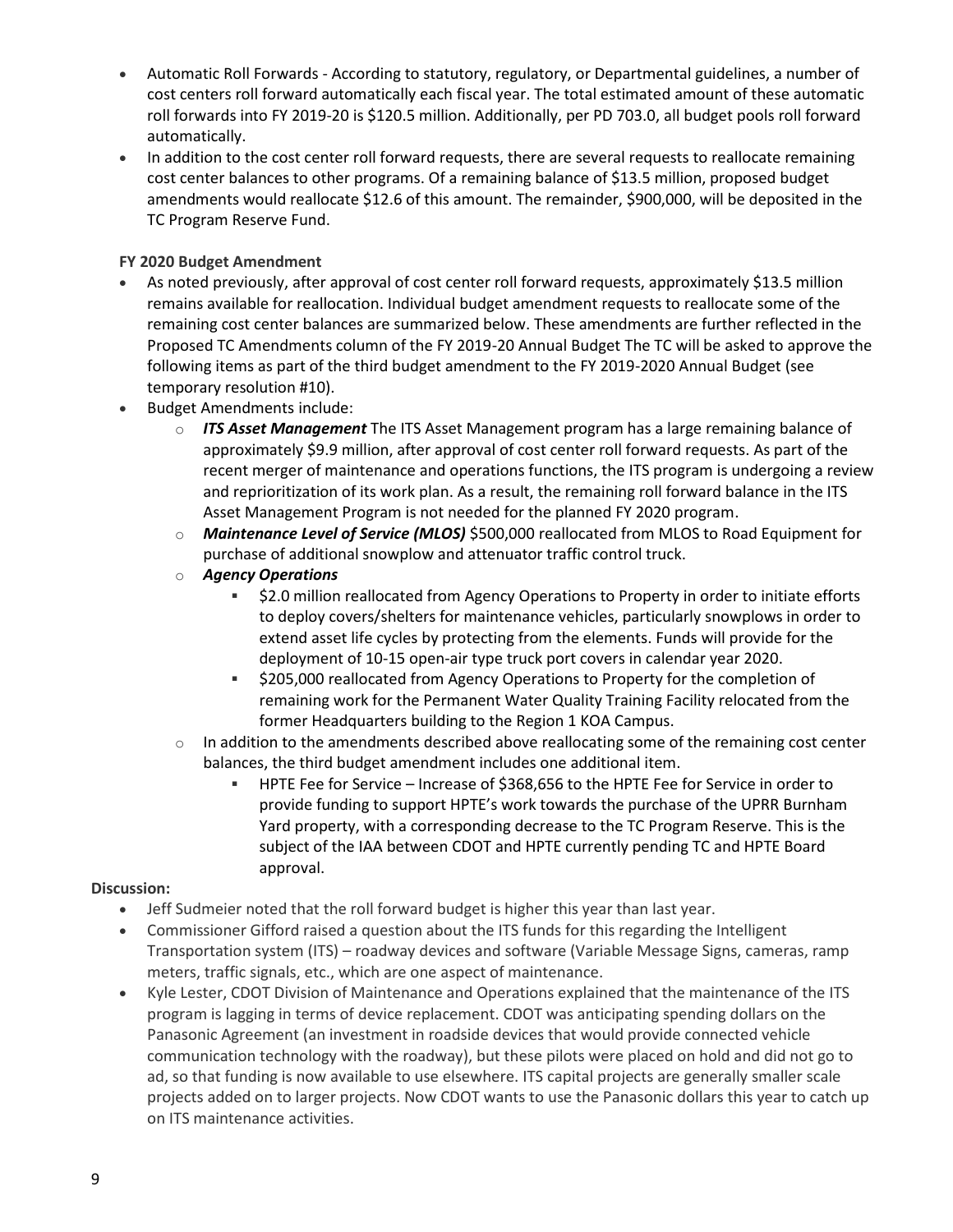- Commissioner Adams supported the concept of smaller pilots to test technology and then get more investment later after more confidence that the result will be a success.
- Executive Director Lew commented that pilots occurring now are mostly along the Gap Project area, with ramp metering technology. Shifting to fiber will be the backbone of integrated technology, and we are focused on a "dig once" philosophy for our projects to integrate fiber. The desire is to establish IT infrastructure to support Co-Trips and Emergency Management Services that is fully functional now and in the future (extending useful life) and not just a short-term band aide.
- Jeff Sudmeier noted that the ask of TC is to approve three roll-forward requests outlined in Resolution 8.

#### **FY '21 Budget Workshop (Jeff Sudmeier)**

#### **Proposed New Budget Process and Format**

- Jeff Sudmeier solicited TC input on proposed changes outlined in TC packet
- Staff will bring full draft of process and format next month
- Plan is to request TC approval in November 2019

#### **Discussion**:

 No substantial comments received from the TC members on the proposed changes for the budget process or reporting formats.

#### **FY 2020-21 Budget Decision Items**

- **Maintenance Program Areas - \$2.3 million** As part of CDOT's agreement with Plenary on US 36, CDOT makes monthly payments for maintenance performed by Plenary on the General Purpose lanes on the US 36 corridor. Over the last few years, this amount has been taken "off the top" of the Maintenance Level of Service (MLOS) programs and included in the budget under "Toll Corridor General Purpose Lanes."
- **Toll Corridor General Purpose Lanes - \$600,000** More recent projections of payments due to Plenary in FY 2021 indicate a need to increase funding from the \$2.3 million originally planned to \$2.9 million. If approved, this will result in an increase of \$600,000 to the Toll Corridor General Purpose Lanes budget
- **Landscape Warranty and Erosion Control - \$900,000** The practice of including construction landscape warranty and erosion control in project budgets has resulted in limited success in addressing landscape establishment and erosion control after roadway construction work has achieved final acceptance. This has resulted in significant delays in closing construction projects. A new approach has been proposed which includes closing projects shortly after roadway construction work has been accepted and having any needed landscape warranty work performed by others (CDOT maintenance staff or specialty landscape construction contractor) at an estimated annual cost of \$900,000. If approved, this will result in an increase of \$900,000 to the Agency Operations

#### **Discussion**:

- Commissioner Thiebaut noted items are small amounts recommended a process for the TC to approve larger changes.
- Jeff Sudmeier explained that a change level of approval actions discussion is coming up in a future with PD 703.0 workshop.
- Commissioner Zink cautioned to balance the level of approval and consider a process in terms of audit review of TC decisions.
- Commissioner Scott noted that for the budget there could be different thresholds for decisions, and asked for specific examples from other State DOTs.

#### **Office of Innovative Mobility Budget (Sophie Shulman)**

**Purpose:** To review a proposal to allocate funds within the Office of Innovative Mobility (formerly RoadX) to specific program areas.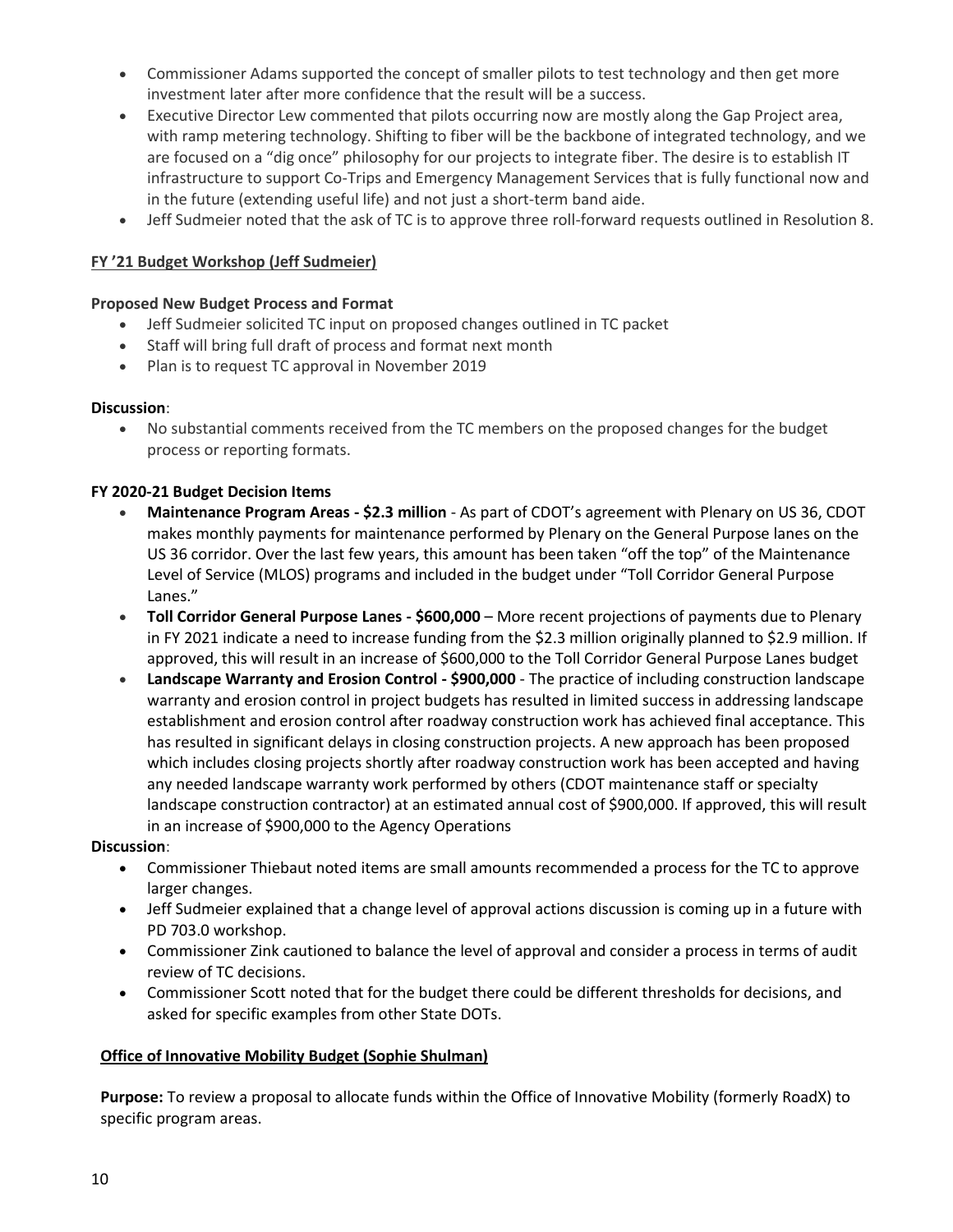**Action:** No action this month. Staff requests input on approach to framing programs and funding emerging mobility projects and will return in October with any necessary approval actions.

# **Background:**

- *Mobility Services:* Enhance transportation options in order to reduce congestion and single occupancy ridership wherever possible, including new emerging mobility technologies (rideshare, cars hare, etc.) and traditional transportation demand management (TDM) strategies. Explore new options for aging Americans, people with disabilities, veterans, rural citizens, and other underserved populations. (FY19 roll forward: \$12 million; FY20: \$3.7 million; FY21: \$3.9 million)
- *Mobility Technology:* Serve as strategic policy leader on connected and autonomous vehicles in Colorado, including data collection, usage, and future policy and investment recommendations. Explore ways to enhance existing mobility options through new technologies. (FY19 roll forward: \$.5 million; FY20: \$2.7 million; FY21: \$2.2 million)
- *Electrification*: Support Governor Polis' goal of 940,000 zero-emission vehicles in the State of Colorado through electrifying state and local fleets, enhancing awareness of the benefits of electrification, and increasing infrastructure availability throughout the State. (FY19 roll forward: \$1.1 million; FY20: \$4.12 million FY21: \$5 million)

| Program Area                        | <b>Proposed roll forward</b><br>of unexpended funds<br>from RoadX (FY19) | <b>Proposed Budget</b><br>(FY20) | <b>Proposed Budget</b><br>(FY21) |              |
|-------------------------------------|--------------------------------------------------------------------------|----------------------------------|----------------------------------|--------------|
| <b>Mobility Services</b>            | \$12,000,000                                                             | \$3,700,000                      | \$3,900,000                      | <b>Roles</b> |
| <b>Mobility Technology</b>          | \$500,000                                                                | \$2,700,000                      | \$2,200,000                      |              |
| <b>Electrification &amp; Energy</b> | \$1,100,000                                                              | \$4,120,000                      | \$5,000,000                      |              |
| Total                               | \$13,600,000                                                             | \$10,520,000                     | \$11,100,000                     |              |

**Budget Summary** 

*and* 

*Responsibilities of Office, CDOT Staff and TC:* A presentation on roles and responsibilities occurred with information based on proposals outlined in the TC packet. The role of the TC proposed is as follows:

- The Commission will monitor the performance and success of the Program for FY20 and FY21.
- Policy Directive (PD) 703.0 previously required individual approval of RoadX projects as part of monthly budget supplements. The Office of Innovative Mobility is proposing that in lieu of individual budget supplement requests, the Commission consider approval of the program areas and budgets described herein via resolution in October. If the Commission approves this spending plan, projects will move forward according to the plan without Commission approval. The Office of Innovative Mobility will report on progress, and bring any requests to modify the spending plan to the Commission for approval.
- The Infrastructure & Mobility Systems Committee will meet on a regular basis to monitor the performance of the Program. This includes:
	- o Any recommendations for substantial modification, addition or deletion of programs
	- o Evaluate reports based on the metrics above
	- o Recommend the Innovative Mobility Program budget annually to the Commission, including the review any additional expenditures
	- o Provide status updates at least annually to the Commission

- Commissioner Stanton requested to add "safety and security" to the goal of the Mobility Technology Program area.
- Commissioner Bracke noted the need to call out transit when discussing electric vehicles (EVs).
- Commissioner Stanton asked about how we will ensure the electric power needed to support EVs is available and asked if we are working with electric power companies. Sophie Shulman responded that CDOT is working closely with the Colorado Energy Office (CEO) on pilots at this time.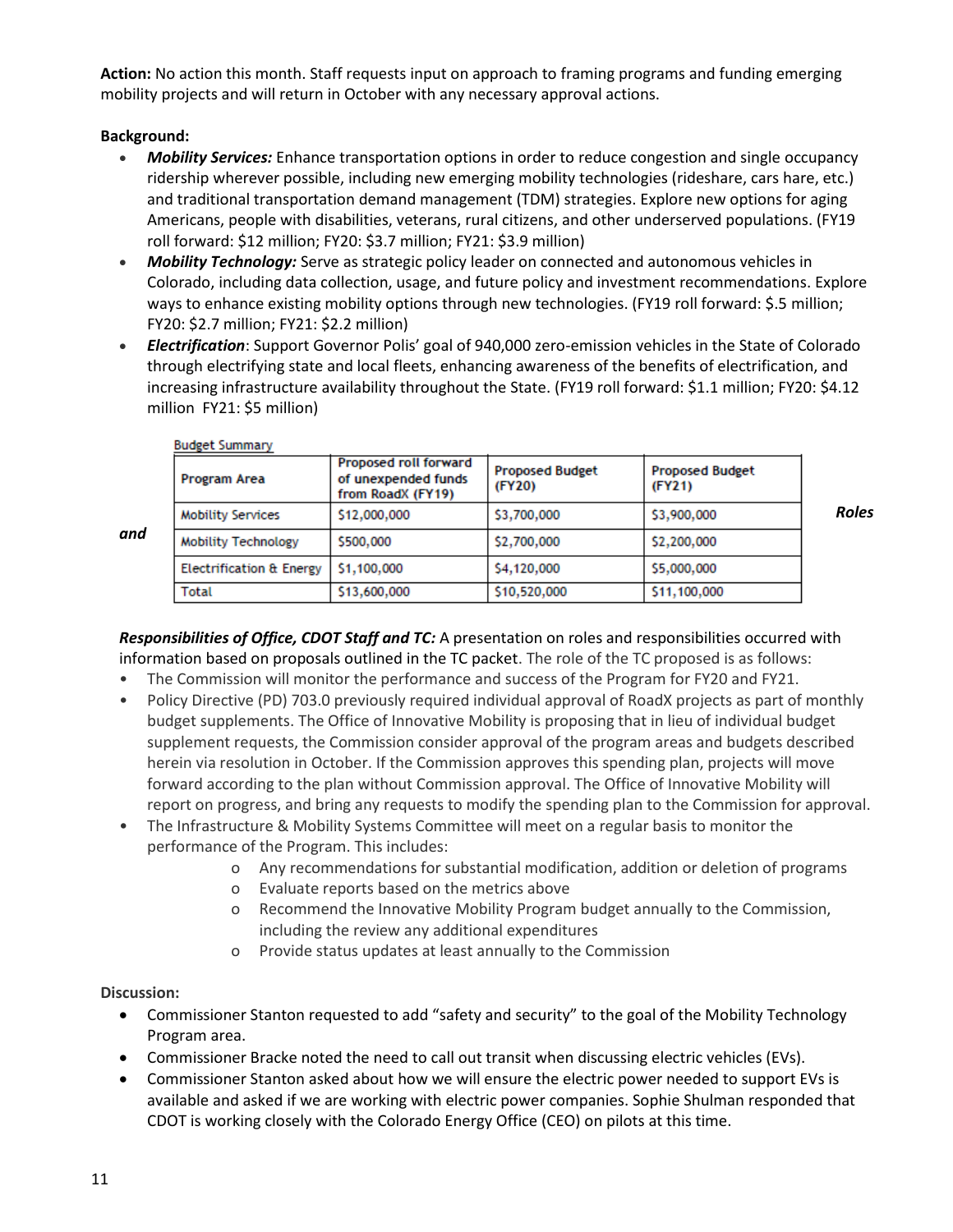- Commissioner Adams commented that we need to be sure there is enough money to keep EV infrastructure going. Sophie Shulman responded that there is still a need to identify a long-term fix to address this issue and CDOT is open to consider all proposed options.
- Sophie Shulman and Jeff Sudmeier listed the other funding sources for EVs available now, which included: CEO EV-related grants, VW settlement funds, Congestion Mitigation Air Quality (CMAQ) Program funds, and CDOT funds that will help fill in gaps where it is appropriate to do so.
- Commissioner Scott and Commissioner Gifford both expressed concerns regarding how little is understood regarding investments in mobility and technology now compared to what was understood previously.
- Commissioner Zink and Hall added that it appears we are jumping ahead with EVs without proper level of evaluation to understand what it will take to implement them and more specifically how money will be spent.
- Commissioner Stanton and Bracke both support promoting EVs, but the program needs to be a statewide effort that includes rural areas, and requested more details on each strategy.
- Commissioner Vasquez is supportive of promoting EV and green technology but requested more detail in terms of what went into the numbers and how we pay for maintaining the supporting infrastructure for EVs.
- Commissioner Adams commented that it may be easier for commercial vehicles to transition to EVs than it would for an average resident.
- Commissioner Vasquez noted that another area for transition from fossil fuel vehicles to EVs would be school buses.
- Commissioner Beedy noted that for dollars from the General Fund, it is not CDOT's role to fund EV charging stations unless it is for our own fleet. This investment raises questions about adding Compressed Natural Gas (CNG) vehicles to the mix. We don't have enough money to maintain our existing system. Peak demand charges from industry are an issue with EV technology. There is a concern regarding using funds from existing underfunded CDOT programs to support EV technology.
- Jeff Sudmeier added that CDOT staff is looking for TC input on Policy Directive 703.0 in terms of what level of approvals for financial decisions that require TC approval.
- Commissioner Stanton mentioned that EV is not the end all solution if power is generated from a facility that uses fossil fuels to produce electricity.
- Commissioner Thiebaut ended the workshop noting that the TC will wait until next month to discuss this item further, and suggested a subcommittee be formed to review and discuss it further in between the monthly TC meetings. Commissioner Scott might be the appropriate TC member to lead this effort, as the Chair of the Mobility Committee.

# **Begin Discussion of Available Funds for Programming (Rebecca White, Shoshana Lew, Jeff Sudmeier)**

**Purpose:** to summarize and inform the TC on funds for programming made available from the Colorado General Assembly through Senate Bill 17 – 267, Senate Bill 18 – 001, and Senate Bill 19 –262.

**Action:** None. Information only and initial input on a proposed programming process.

**Background:** Starting in 2017, the Colorado General Assembly passed a several pieces of legislation (Senate Bill 17 – 267, Senate Bill 18 – 001, and Senate Bill 19 -262) that increased funding for transportation infrastructure. In July and October, 2018 the TC approved projects for funding with proceeds from Senate Bill 18 – 001 and Senate Bill 17 – 267 respectively. Given the upcoming distribution of the next tranche of SB267 funding, staff is seeking input and guidance on how to approach the programming of available funds.

Staff seeks the TC's guidance on how to approach the programming of these funds. Staff has several key questions:

1. What funding level should staff assume?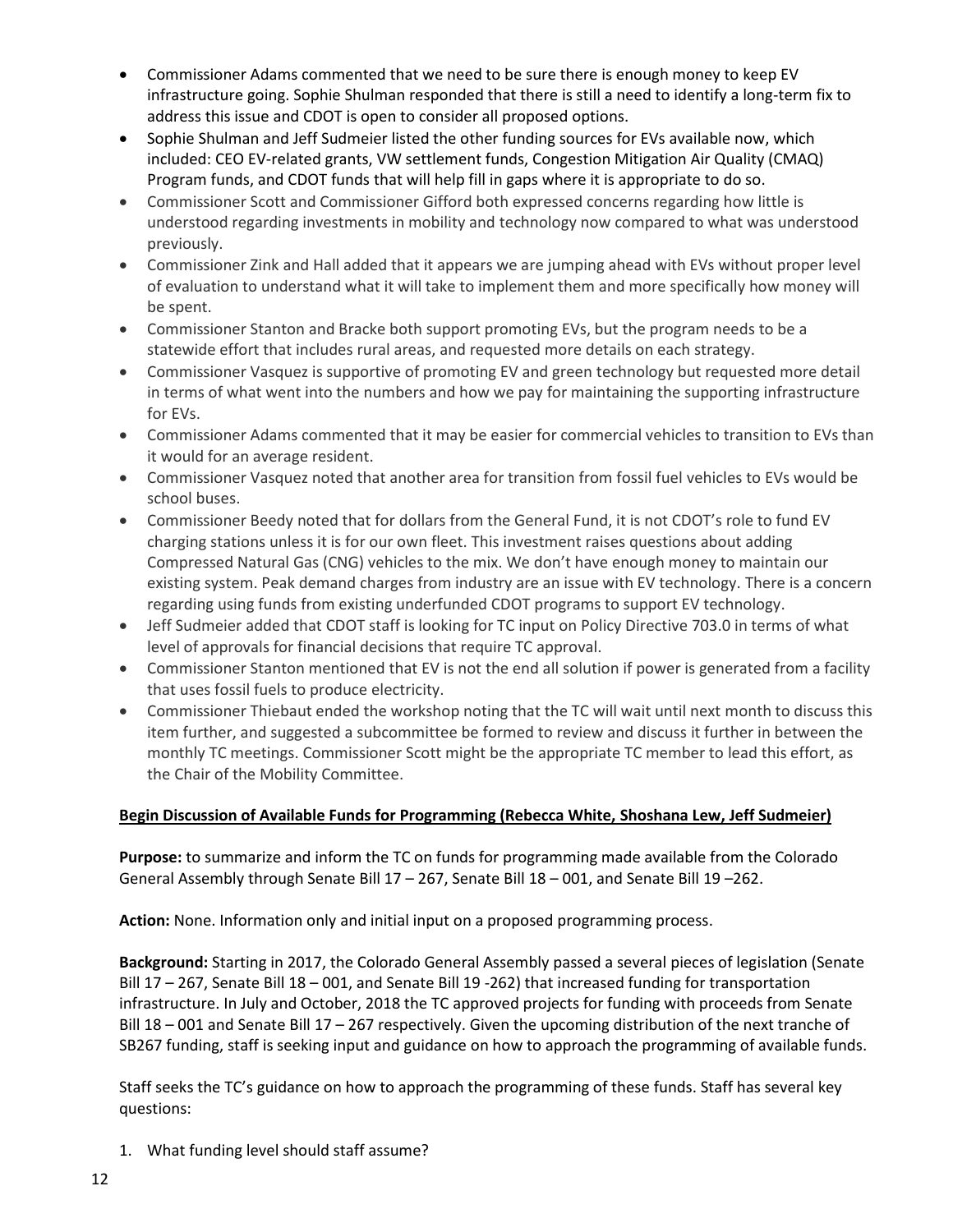2. How should previous decision items be incorporated?

3. How does the Commission want to prioritize investment in major capital projects vs. asset management (surface treatment) projects?

#### *What Funding Level Should Staff Assume?*

The funding legislation in the aforementioned bills carries the potential for multi-year funding through the issuance of Certificates of Participations (COPs) and General Fund Transfers. Moreover, the General Assembly recently passed an additional General Fund transfer in the form of Senate Bill 19 -262. The net result is \$665 million in funds available for programming in FY 20 with 10% dedicated to transit. However, the potential also exists for an additional \$500 million in both FY 21 and FY 22. If those transfers were to be made, \$1.665 billion would be available for programming.

#### *How should previous decision items be incorporated?*

The Transportation Commission previously identified a number of projects for funding through SB 17-267 and SB 18-001. Staff seeks direction on whether these projects remain a priority for the TC.

#### *How does the Commission want to prioritize investment in major capital projects vs. asset management (surface treatment) projects?*

Staff received a list of guiding principles from the TC that was used to formulate a series of scenarios to assist in identifying the Transportation Commission's investment philosophy in balancing the needs of capital/mobility projects and asset management projects. These include:

- *Scenario 1 – High Asset Management:* This scenario would place \$355 million per year (for 3 years) in surface treatment funds (\$1.065 billion), with \$110 million per year (for 3 years) invested in rural paving (\$330 million). \$150 million per year (for 3 years) would be invested in major capital projects (\$450million). The transit/multimodal portion would emphasize lane striping, sidewalks, shelter/stop improvements to accommodate pedestrians, bicycles and transit associated with rural paving. There would be fewer mobility hubs associated with major capital projects.
- *Scenario 2 – High Major Capital Projects:* This scenario would place \$110 million per year (for three years) in rural paving (\$330 million) and \$395 million per year (for three years) in major capital projects (\$1.185 billion). The transit/multimodal portion would emphasize mobility hubs associated with major capital projects and see reduced investment in lane striping, sidewalks and shelter/stop improvements for pedestrians, bicycles & transit associated with rural paving.
- *Scenario 3 – Funding Mix:* This scenario would place \$272 million per year (for three years) in surface treatment funds (\$816 million), with \$110 million per year (for three years) in rural paving (\$330 million). \$233 million per year (for three years) would be invested in major mobility projects (\$700 million). The transit/multimodal portion would blend of lane striping, sidewalks, and shelter/stop improvements to accommodate pedestrians, bicycles, and transit; with a moderate number of mobility hubs.
- In addition, potential criteria, including guiding principles were presented, and the TC was asked to comment on those proposed in the table below.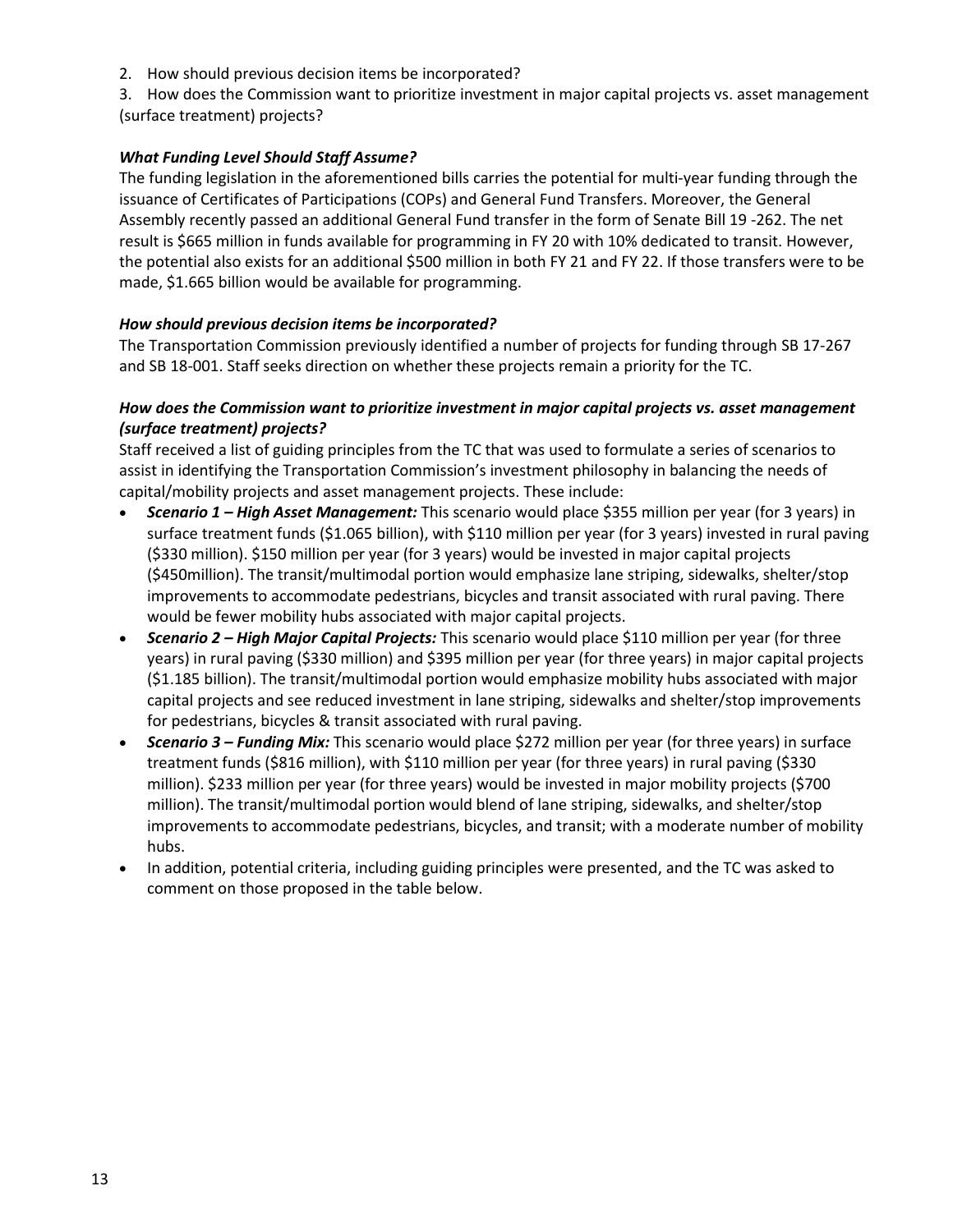#### Proposed Guiding Principles and Criteria

| <b>Guiding Principle</b> |                                                                                                                                                                                                                                                           | <b>Potential Criteria</b>                                                                                                                                                                                                                                                                                                            |  |
|--------------------------|-----------------------------------------------------------------------------------------------------------------------------------------------------------------------------------------------------------------------------------------------------------|--------------------------------------------------------------------------------------------------------------------------------------------------------------------------------------------------------------------------------------------------------------------------------------------------------------------------------------|--|
| ٠                        | Mobility<br>Programs and projects leveraging new technology<br>development<br>Integrated System Impacts and Benefits                                                                                                                                      | Mobility - Extent to which project addresses a mobility need, including<br>congestion reduction, improved reliability, new or improved connections,<br>eliminations of "gaps" or continuity issues, new or improved multimodal<br>facilities, improves efficiency through technology, or improved access to<br>multimodal facilities |  |
| ٠                        | Asset Management / Preservation Benefits<br>Impact of Asset Management decision on asset<br>life and function                                                                                                                                             | Asset Life - Extent to which project addresses asset life, including<br>improving Low Drivability Life pavement or poor rated structures                                                                                                                                                                                             |  |
|                          | <b>Economic Impacts</b><br><b>Statewide Equity</b>                                                                                                                                                                                                        | Economic Vitality - Extent to which a project supports the economic<br>vitality of the state or region, including supporting freight, agricultural, or<br>energy needs, or providing or improving access to recreation, tourism,<br>military, job, or other significant activity centers                                             |  |
|                          | Safety                                                                                                                                                                                                                                                    | Safety - Extent to which project addresses safety deficiencies at locations<br>with known safety issues (as indicated by Level of Safety Service (LOSS) 3<br>or 4), or other known or projected safety issues                                                                                                                        |  |
| ٠<br>٠<br>٠              | Financial Leverage, Financial innovation, and<br>Partnerships<br>Short term projects vs. Accommodating Long-<br><b>Term Projects trends</b><br>How does the system look in 30 years and how<br>does this project fit in?                                  | Strategic Nature - Strategic nature of project, regional or statewide<br>significance, leverages innovative financing and partnerships, and<br>balances short term needs vs. long term trends.                                                                                                                                       |  |
| ۰                        | Is the project informed by extensive collaborative<br>work already done on Prop 110 project list and<br>existing regional / local planning and what are the<br>reasons for deviating from these?<br>Regional flexibility / related smaller scale projects | Regional Priority - Priority within the Region, based on planning partner<br>input including priorities expressed in Regional Transportation Plans                                                                                                                                                                                   |  |

- Executive Director Lew commented that this process is being kept separate from the statewide planning process to get the distribution of dollars underway. The cadence of this is to get projects underway for the next construction season. Asset Management is a spending priority vs. investment for the future of the system. The idea is to buy down road repair issues, and we have heard from our customers that we have a problem in this area. We also have seen an alignment regarding this with the various data we have on file. This is in response to conversation held last month with the TC on this subject. The longerterm corridor-wide investments will reside in the 10-year project queue.
- Jeff Sudmeier provided the dollars being discussed which include SB 17-267 4 years of Certificates of Payment (COPs) for \$500 million annually, SB 18-001 General Fund Transfer of \$60 million, and SB 19- 262 with an extra \$79 million. For FY2019-20, we will have \$615 million for highways, \$50 million for transit and \$50 million of debt service.
- The STAC input on this is to program the highest dollar amount if you "name the pig", the idea is that the result will be a higher probability to prompt the legislation to keep the funding available longer with projects programmed for the funding.
- Commissioner Hall initially suggested Scenario 1 level funding to be certain dollars are available for spending.
- Commissioner Gifford recommended going with the high funding scenario out to FY 2021-22.
- Herman Stockinger summarized the discussion after a bit of back and forth conversation, that the TC is recommending the programming of the high funding scenario of \$1.665 billion out to FY 2021-22. Letters of support for listed proposed projects are flowing into CDOT. Please see the list of proposed projects provided in the TC Packet.
- Commissioners Theibaut and Bracke both expressed support for phasing project funding.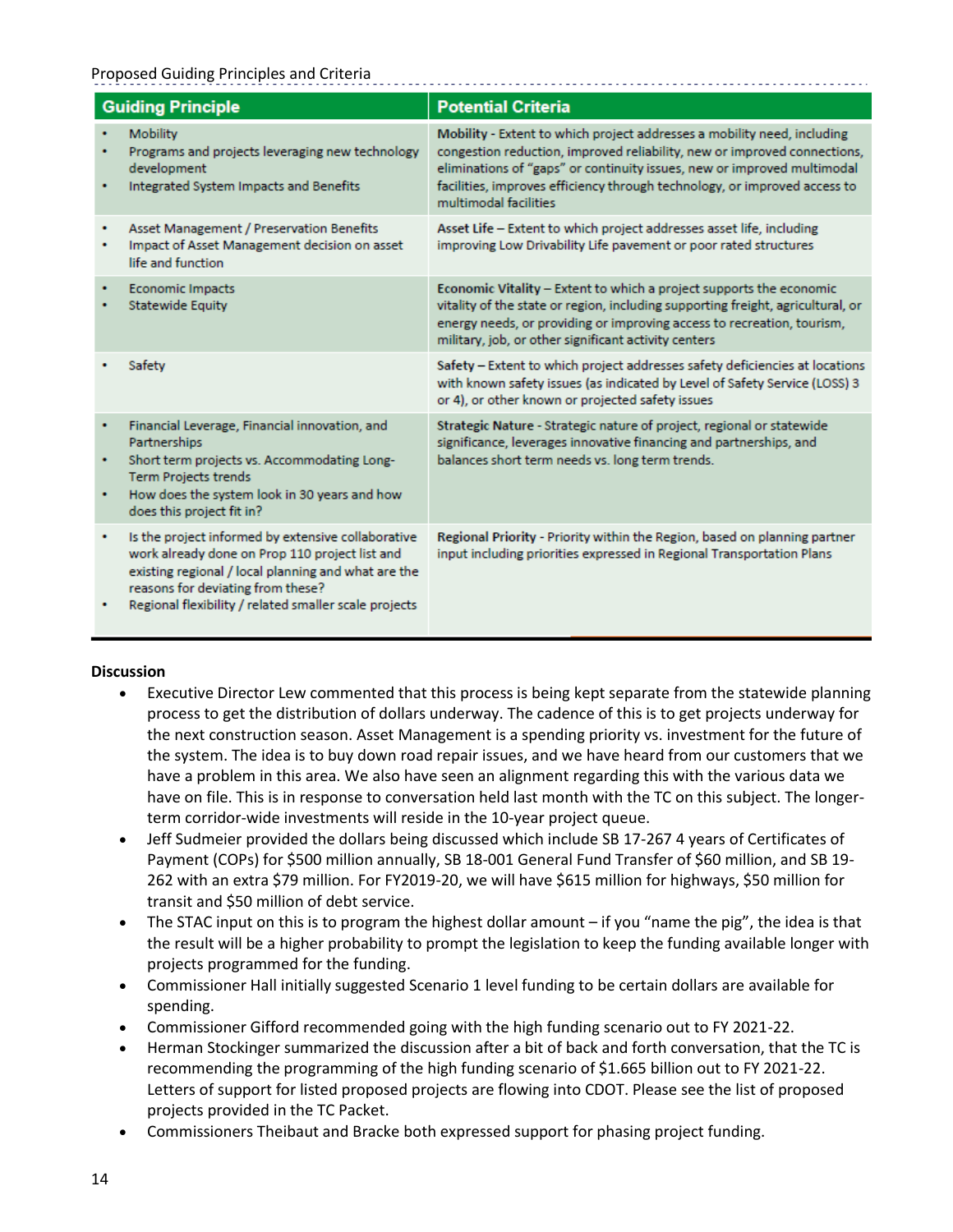- Commissioner Stuart asked about the status of the two-year project list for SB 267. Herman Stockinger noted that we are \$120 million short of funding all the two-year list of projects for SB 267.
- CDOT will vet this list with planning partners in case they support a deviation from this initial project list.
- Executive Director Lew mentioned that CDOT will not recommend before talking with the MPOs and TPRs first – a decision will not be made in a vacuum.
- Commissioner Bracke supported honoring the past process and to keep I-25 North going by phasing projects.
- Commissioner Thiebaut identified the need to keep the rural component of SB 267 in mind.
- Commissioner Scott asked if stretching out founds maintains our advantage.
- Josh Laipply explained that the list of projects for the next five years are selected with some ready to go and others requiring NEPA clearance. Approval will allow CDOT to hit construction next spring – will not get everything done, but we will see a peak of projects occurring in the second and third out years. From the RAMP we learned to better track projects. Larger spending will not occur this summer, but the summer after that. We will need to balance staff needs also.
- Rebecca noted that recently CDOT was rated  $47<sup>th</sup>$  in the nation for pavement condition, that CDOT monitors 12 assets that are not all funded.
- Josh Laipply noted that state matches made available often lead to more federal grant awards.
- Rebecca White explained that she will bring back a project list next month for approval and that input from the TC on what is needed for the TC to approve a list next month would be important to have now.
- Commissioner Beedy stressed that maintaining our system is our number one priority. There is a need to fund chip seal work within a year after overlays to extend the life of this work. When this is not done on top of overlays within a year they deteriorate more quickly. Heavy harvest trucks that are over 100,000 lbs. then travel over these rough roads. The Asset Management Need curves in the presentation show how often we lose the battle to keep pavement in good condition. Recommend the scenario for \$300 million annually on surface treatment for a total of \$900 million invested in pavement improvements for three years.
- Executive Director Lew expressed the difficult situation CDOT is in to keep pavement in good condition across the state. Deferred maintenance does lead to a crisis point, and to decide how to avoid a pavement condition crisis while funding mobility projects with more ancillary benefits is a challenge for CDOT. Need a way to talk more about this with our customers and convey the issue in a manner that is fully understood.

## **Statewide Plan Committee**

**Attendees:** All 11 Transportation Commissioners were present.

 Committee Members include: Commissioners Stuart (Chair), Gifford, Zink, Stanton, Bracke, and STAC Vice-Chair Norm Steen.

## **Proposed Framework for Project Selection into 10-year Pipeline (see table above for proposed guiding principles and criteria)**

- In the interest of time, Rebecca White, CDOT Division of Transportation Development Director, skipped over the status the stakeholder engagement for the statewide plan and focused on the key information needed from the TC for this month.
- A STAC request was to provide a framework/process for choosing projects for the ten-year pipeline of projects. They want to know the "Rules of the Game" for this process.
- Key questions that require TC input include:
	- o What type of process is desired formal or informal?
	- o Should criteria be weighted or be considered equally?
	- $\circ$  How should projects be selected for inclusion in the 10-year pipeline?
	- o What type of prioritization should occur after projects are selected to be in the 10-year pipeline?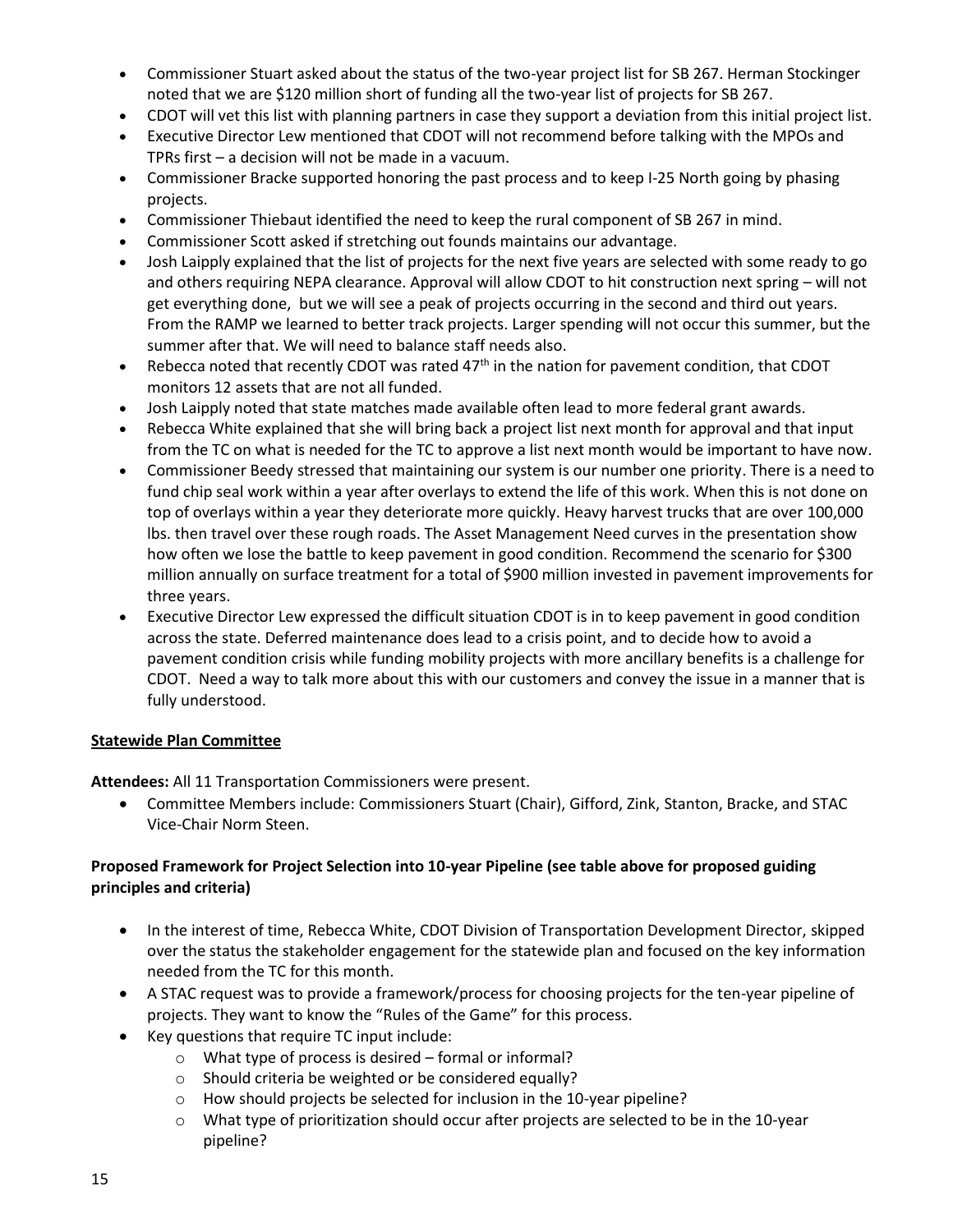- A proposal on key guidelines and criteria was shared with the TC members. Rebecca stressed the need for TC input on this proposal in order to present this to STAC next week.
- Commissioner Bracke thanked Rebecca White for bringing this information to the TC. She has received a lot of questions from colleagues across the state regarding this. In terms of a formal or informal process, either would work.
- Commissioner Stanton recommended to simplify the criteria to make is easier for users.
- A discussion on whether or not to prioritize criteria occurred, but most TC members liked the idea of criteria being treated equally.
- Commissioners agreed something that is easy to communicate and implement was an important consideration.
- Commissioner Gifford commented that the criteria are not mutually exclusive. With every other criteria being equal, regional priority could fall to the bottom of the list.
- Commissioner Stuart agreed with Commissioner Gifford and noted that it is not a unilateral checklist. Rural and urban criteria will be different. Idea that if more than two factors are covered then the project has a higher priority. Another idea is to send out the project list first and then determine criteria after you have the list. Defining the \$9 billion project list was a huge effort.
- Commissioner Bracke preferred a framework approach vs. scoring projects. Sent out the list to TPRs in advance. The less complicated the process is the better, but provide materials in advance.
- Commissioner Stuart noted we do need a way to prioritize the list and it is very complicated for folks to weigh in.
- Commissioner Zink recommended to bold key words for the proposed criteria outlined. The Guiding Principles are vague, build by factors instead.
- Commissioner Stanton agreed with Commissioner Zink. Consider a round table approach vs. something too down into the weeds. Then each region can adjust accordingly. Concept is if your project covers all the criteria it is a definite priority project.
- Commissioner Scott likes the idea of having systematic guidelines and, would like to understand what other states have done by comparison.
- Rebecca White responded that the feedback heard today is to reduce the exhibit, we are googling other states, and this is all good feedback.
- Commissioner Stanton requested a quality assurance from the Regions.
- Commissioner Bracke noted that the process works for her, as when comparing to the other list, regional priorities where glanced and list is consistent with what regions have proposed.
- Commissioner Scott suggested bench marking and weighting. CDOT is at the forefront with Multi Objective Decision Analysis (MODA) tool, Show how MODA plays out with each criteria having equal weight.
- Commissioner Stuart noted that the analysis may reaffirm each area is different and all criteria not fitting into projects is unlikely.
- Norm Steen, STAC Vice Chair, noted that to keep in mind MODA is an advisory tool only and does not render final decisions, a final discussion with stakeholders is still required..

## **Mobility Committee**

**Attendees:** All Transportation Commissioners were present.

 Mobility Committee Members include: : Commissioners Scott (Chair), Hall, Stanton, Bracke, Beedy, and Vasquez

- Commissioner Scott facilitated the meeting and noted that the following were discussed at the last committee meeting.
	- o Committee Purpose and Charter
	- o Possibility thinking
	- o Quality of Life relates to Mobility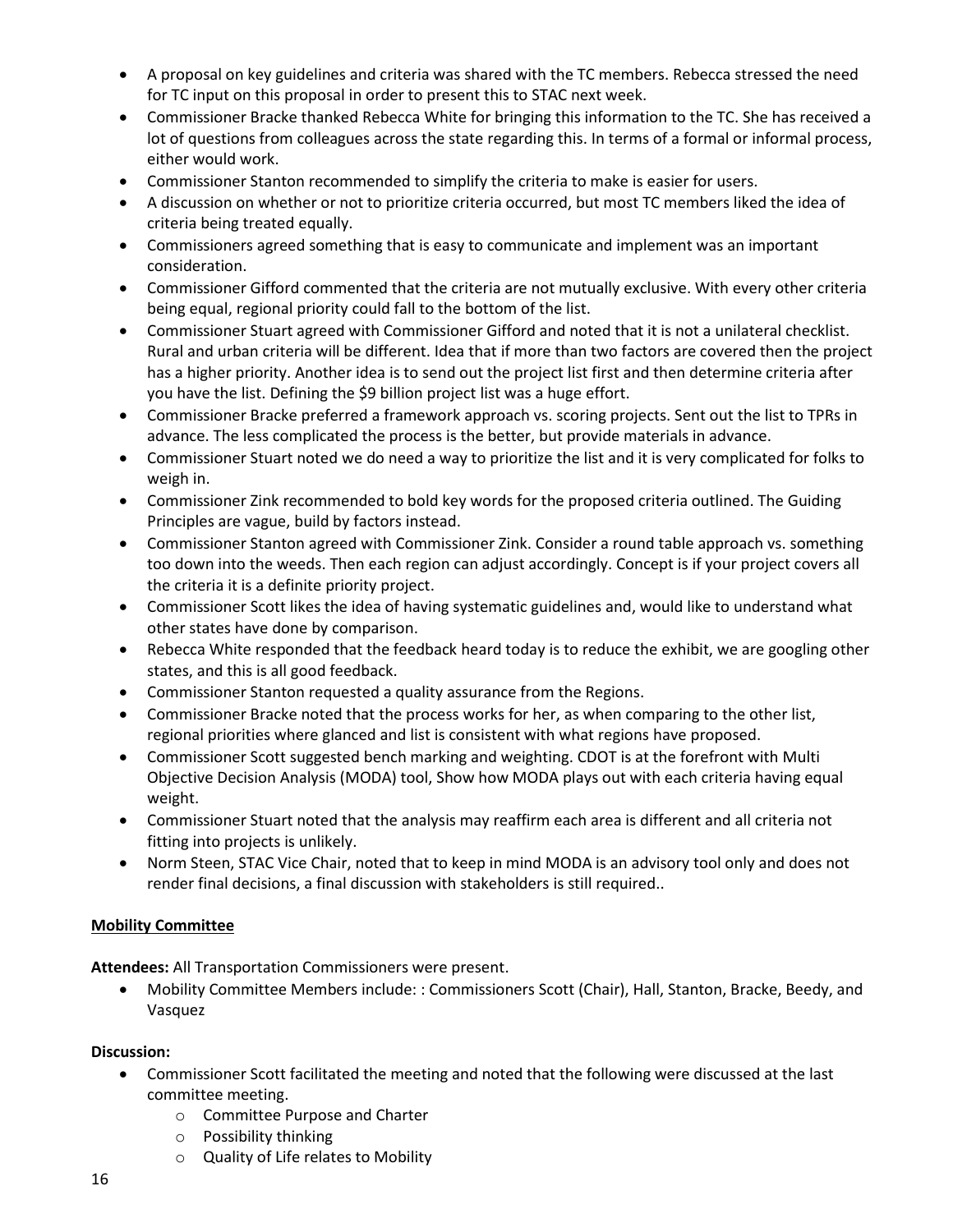- o Sources of Mobility Capacity
- o Guiding Principles
- o Benchmarking Results
- Commissioner Stanton provided an overview of research on the City of Calgary, Canada with a 1.5 million population.
	- o City refused to construct more parking garages and widen streets to address traffic congestion
	- o Resulted in high parking costs
	- o However Calgary has the sixth lowest cost per mile of travel in North America
	- $\circ$  Calgary was the first city to get all electricity via wind, this ensures the EVs are decreasing pollution, we too need to look at macro holistic approaches in Colorado
- Commissioner Scott observed that in Colorado there is a land use and transportation disconnect, where Calgary has jointly planned land use and transportation.
- Commissioner Vasquez provided an overview of research conducted as follows:
	- o National Renewable Energy Lab was a resource.
		- **EXECT** Looked into bringing in someone to speak on Alternative Mobility from NREL, in Mexico City they are analyzing the psychological impacts of adoption of innovative mobility, and an NREL representative has agreed to come talk to us about this.
	- o Researched benchmarking in Vancouver
	- o Vancouver has the highest increase rate of public transit;
		- Data indicates that approximately 66% of trips in Vancouver are by walking, cycling and/or transit.
		- **EXECT** Land use density is high; Colorado needs to consider public benefits to projects such as parks, public health, etc.
		- In terms of economic benefits of transportation, an economic base that depends on transportation are visitors and tourism, along with outdoor recreation providers.
	- o An Engineering News-Record (ENR) representative was also contacted as a potential speaker.
- Commissioner Scott suggested opening up all Mobility Committee speaking events to CDOT staff.
- Commissioner Vasquez reached out to Sophie Shulman to find out how the TC could be of most value to the CDOT Office if Innovative Mobility.
- Commissioner Bracke asserted that we need to learn how to educate ourselves on how to advance our mobility, and understand the options on how to deliver something of value.
- Commissioner Scott explained that the Mobility Committee is still in the process of thinking possibilities now, and will later strategize on actions to take in the present to positively influence mobility the future.

# **Transportation Commission Regular Meeting Thursday, September 18, 2019, 9:30 am – 11:00 am**

## **Call to Order, Roll Call:**

All 11 Commissioners were present.

## **Audience Participation**

Craig Cannon of Zone Crew commented that innovation and safety if not taken seriously are just buzzwords. The Federal Highway Administration allows for experimentation, but employees don't take the actions they could due fears related to potentially losing their jobs. Craig identified himself as an innovator, but he feels he is treated as a contractor. Craig developed a new street crossing sign, and there are bootleg videos to prove that the sign works. Craig contends that his new sign could potentially replace 12 existing signs. Twelve signs currently result in sign clutter and driver confusion. The issue is personal safety vs. safety for the general public.

-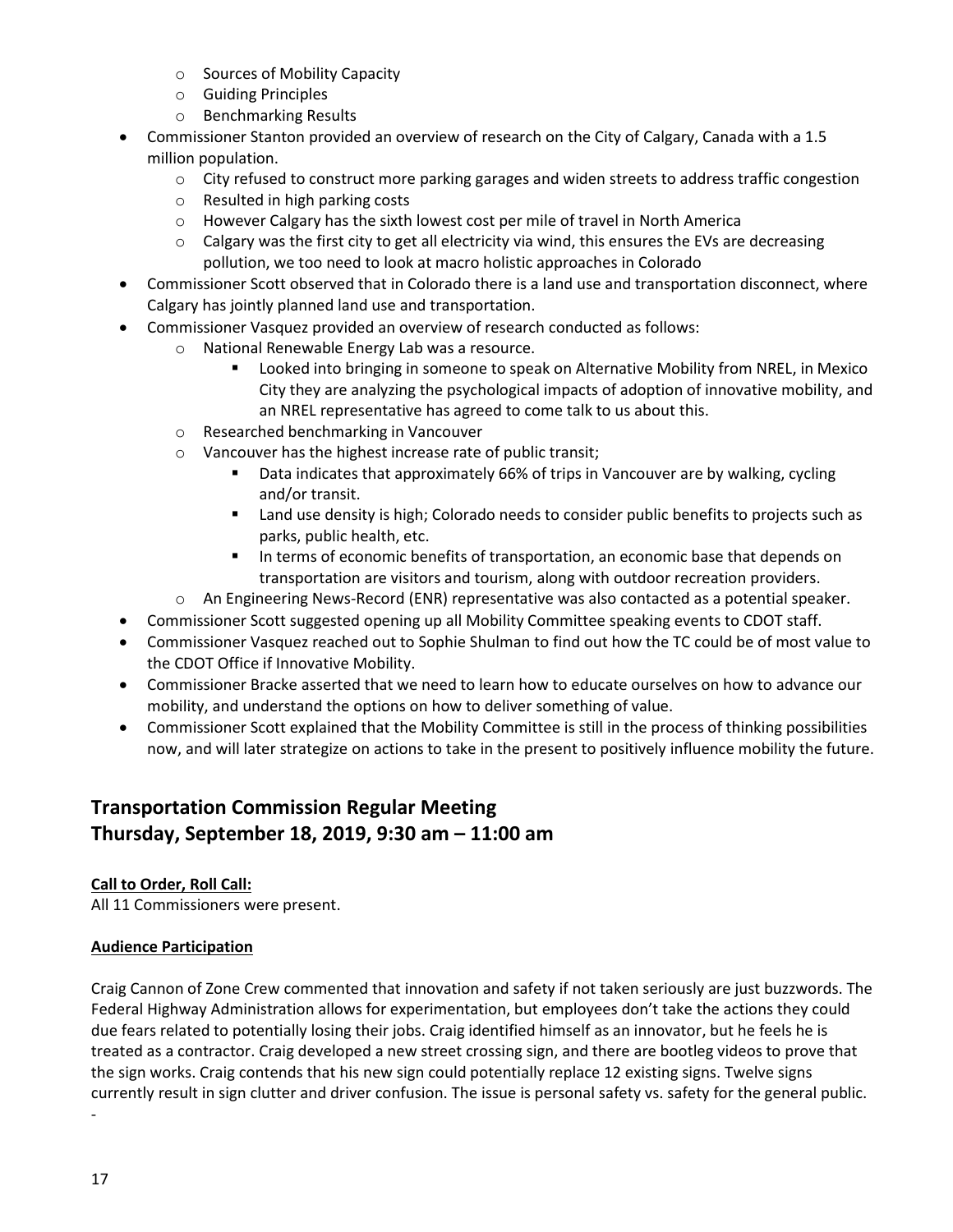Tom Peterson, P.E. Executive Director of the Colorado Asphalt Pavement Association, introduced himself to the Commission. Training and education we do differently. A grant from TC in 1996 for \$465,000 was used to meet requirements for technician certification to ensure quality highway projects. This program was very successful. In terms of industry capacity, if CDOT ramped up its paving program, Tom noted that industry can handle this uptick in work. Three items to consider, equipment, asphalt and personnel. The Colorado Asphalt Pavement Association would partner with CDOT, to smooth the peaks and valleys for implementation and maximize the construction season and the asphalt productivity. We project there are nine million tons of asphalt in Colorado, so there is ample capacity. A comment on asset management and asphalt, the old method of Remaining Serve Life (RSL) and investing in rural pavement increases improvements and supports the proper treatment for the lifecycle of our product. If investment in pavement is made it is a win win for Colorado. Tom thanked the TC member for their time and for listening, and welcomed the new Commissioners. Tom also recognized Josh Laipply, for his work at CDOT, and noted that Josh will be missed.

Commissioner Thiebaut added that correspondence and letters of support from NFR MPO, North I-25 Business Alliance, Mayor of Windsor, County Commissioners, and others have been received in terms of how we allocate certain funds. However, there are no decisions made yet. The TC is learning and discussing various options. In a public meeting at some point in the future, stakeholders will be made aware of the TC's decision. We appreciate all the input we have been receiving to date.

#### **Comments of Individual Commissioners**

- Shannon Gifford, District 1, Announced that a critical member of the CDOT Team is leaving, Josh Laipply, Chief Engineer. We all wish him well. Josh will be the point of contact with CDOT for City and County of Denver projects. These will be smaller projects in Denver. Josh is just switching sides. We are disappointed for CDOT, but very happy for Denver.
- Donald Stanton, District 2 As a new TC member, went on a Listening tour and spoke with mayors and city managers in District 2. One mayor noted speeds of 109 mph in an urban setting are happening, with lots of speeding issues in the Arvada area, close to where Commissioner Stanton lives. A 77-year old bicyclist was killed recently in the last month. Spoke with CDOT maintenance workers and found out a lot of drivers are behaving badly, and not obeying lights, and work zone cones are being clipped often. Congestion and frustration builds as we get more population, and this is affecting roadway safety.
- Eula Adams District 3, Attended Arapahoe and Douglas County meetings with county commissioners to be engaged with local issues and get up to speed. Attending the DRCOG meetings also. It has been an active and engaged period over the last month. Looking forward to being involved more with stakeholders.
- Karen Stuart, District 4, Attended a telephone town halls last month for Arapahoe, Boulder and Adams Counties. We heard about congestion, safety, and need for transit. There is a misunderstanding of what CDOT and the Regional Transportation District (RTD) do. There is a symbiotic relationship between the two and CDOT works closely with RTD. Congestion mitigation is big problem, but we can't just build more roads, but include mobility options like transit, as bicycle and pedestrian travel is just not safe on some of our corridors. Attended a Rail-Volution conference in Vancouver. Vancouver is very proud of saying they placed a \$7 billion investment in transit. Learned that transit needs to extend into the suburbs. If not, it becomes so internally congested in the urban core. Transit provides opportunities to mitigate congestion. Proud CDOT is collaborating with transit partners.
- Kathleen Bracke, District 5, This has been an exciting month, with celebrating groundbreaking of I-25 North Segment 6 in Berthoud and the project's momentum. Thank you for letters from NFR MPO. Counties, I-25 Coalition and town of Windsor. This project is important to northern Colorado, the rest of the state, and neighboring states. Excited about progress being made. District 5 is getting support. Attended Upper Front Range (UFR) and North Front Range (NFR) Metropolitan Planning Organization meetings recently related to the Statewide Plan. TC workshop yesterday identified draft guiding principles and criteria for project selection that is important. Special shout out Region 4 to reopen SH 119 in Boulder County so quickly after the rockfall event.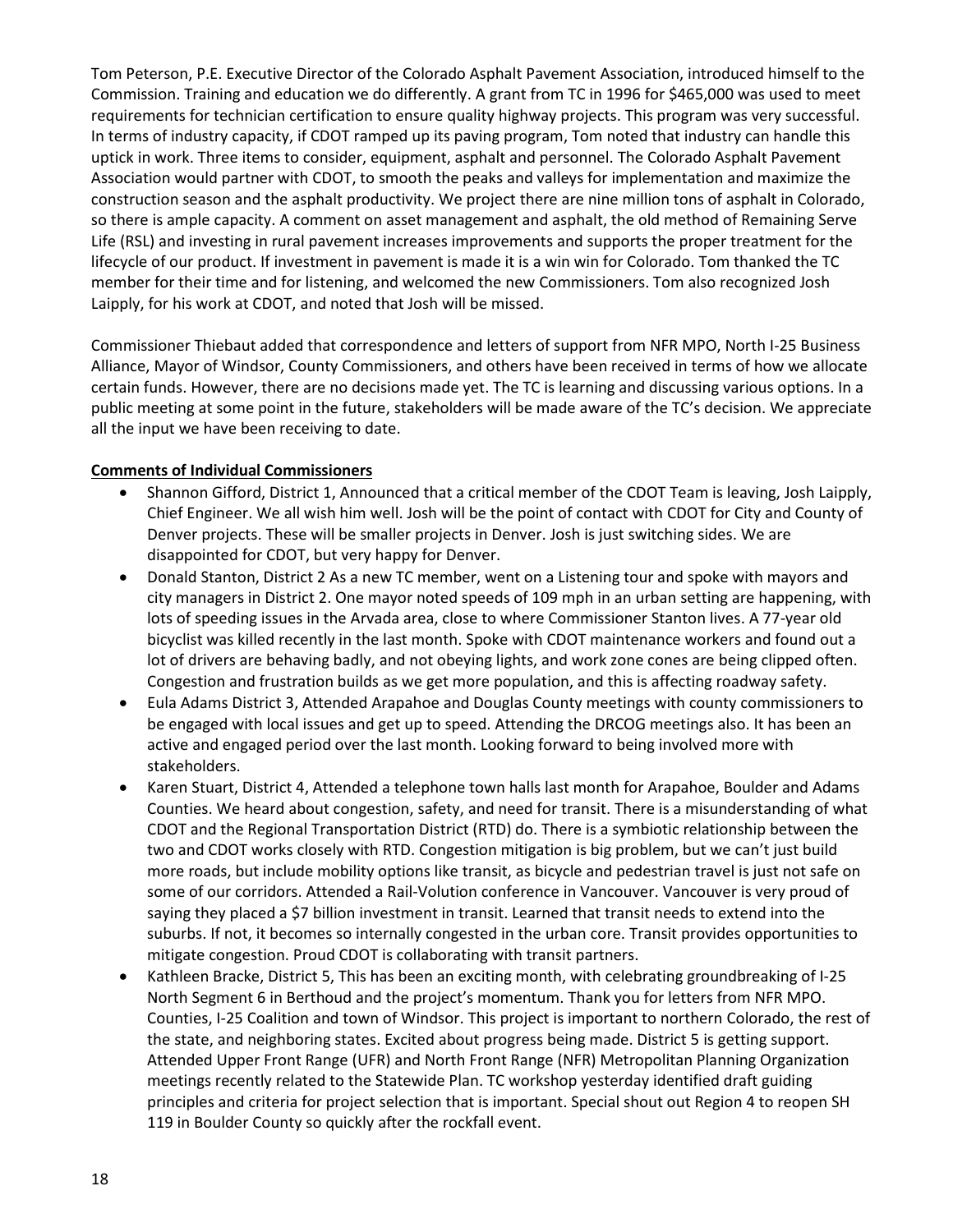- Barbara Vasquez, District 6, Appreciate and am enjoying the opportunity to be more engaged with folks in District 6. It is good to participate in the public involvement activities and to understand the transportation issues. Recognized Region 3 staff for their work with stakeholders.
- Kathy Hall, District 7, Missed last month, appreciated TC and CDOT staff support during a family emergency, son is doing well, after receiving a serious diagnosis. Attended a ribbon- cutting ceremony for Hwy 141 where they reused asphalt. It was a fun event.
- Sidny Zink, District 8, At the end of August, Governor Polis and his entourage came down to District 8 to officially memorialize the memorial rock and it was a festive occasion with property owners and CDOT team members. We got to brag on how CDOT quickly got the road reopened and in good condition in a relatively remote location, SH 145, down towards Rico and Telluride.
- Robert "Rocky" Scott, District 9, Vice Chair, Recognized Josh Laipply for his work and good discussions and debates on transportation issues. By necessity, the TC addresses transportation problems of day, but also needs to look to the future. The major TC challenge is funding and investment decisions. There are forces at work to change environment that make providing safe and efficient transportation more difficult, especially with the increasing population. The TC has created a Mobility Committee to step back and do some possibility thinking with a lens on a 30-40-year perspective, and is conducting some benchmarking. Take a look at what other entities are doing around the globe and open our minds to possibilities vs. focusing on the obstacles. Also evaluating alternative mobility options, such as transit, as mentioned by Commissioner Stuart. A very interesting statistic uncovered is that the city of Vancouver has a very high use of bicycle, pedestrian and travel, with two-thirds of trips falling within these three modes, as they have flexibility with land use codes. The desire of the Mobility Committee is to determine some strategic investments that can happen now with a significant influence on the future. This will help fulfill the mandate for the work of the Commission.
- Gary Beedy, District 11, I-70 reconstruction and asphalt project in District 11 is going well on westbound lane that is anticipated to finish November, with similar eastbound lane work to start next year. Closure occurred before Labor Day weekend to prepare for increased traffic. Other projects include the "S" Curve in Sterling and Cheyenne Wells that are progressing.
- Bill Thiebaut, TC Chair and District 10, Thanked the citizens for attending the meeting today, and for their comments. The TC members had a nice dinner last evening with the RTD Board. A Variable Message Sign (VMS) posted that 413 fatalities this year. This is a very sad number. Really three things for the TC to focus on this year – safety, infrastructure and mobility, and funding, finance and budget. These three are areas that state statute permits the TC members to address. The TC as a body are concerned with policy-level decisions. Need to hear from staff on policy implications about what is happening at CDOT. This means keeping the TC informed at a high level. Recognized and will miss Josh Laipply. Josh's departure will create a void. Appreciate the cooperation of staff.

## **Deputy Executive Director's Report (Shoshana Lew)**

- It was a busy but productive month. As summer wraps up, we are seeing the production and progress made on important projects such as the Gap, I-25 North and 70 Central. Seeing support of I-25 North. We are also making progress on smaller projects across the state, such as repaving projects in rural areas. Getting lots of support from stakeholders and public. Progress is being made on wildlife corridors also, a program supported by Governor Polis. Now we will be getting the system ready for the winter season. We conducted a tabletop exercise run by maintenance last week that looked to preparing for winter. The gap between seasons now is days and no longer months. With planning process, wrapping up conversations we have been having over the summer. Thank you to Rebecca White and team for their planning outreach work conducted in every county of the state to get needs and concerns gathered from the public. Saw the beginning of how this will all play out yesterday at TC workshops. Seeing the process moving from TC guidance and planning to execution is exciting.
- Recognize the loss of Josh Laipply, but glad he will still be close by at Denver. Working quickly, with Josh's guidance, to start the recruitment for his replacement. There will be a big gap to fill after Josh leaves.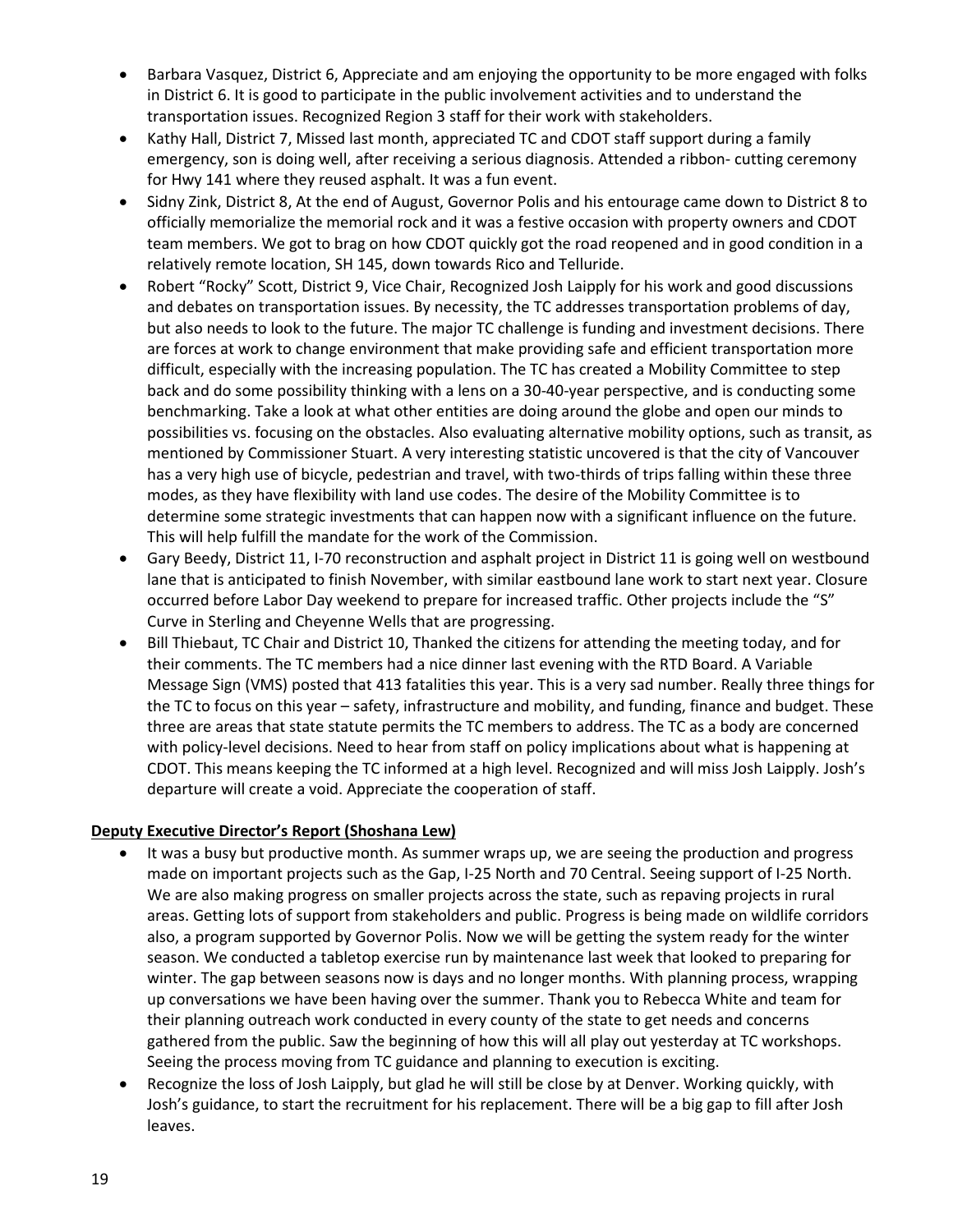## **Chief Engineer's Report (Josh Laipply)**

- Attended a lot of ribbon cuttings.
- The US 36 team is working triple shifts to reopen up soon, by October.
- C-470 project has more resources are working on this and work is progressing.
- Presented to the Transportation Legislative Review Committee (TLRC) on conditions of roads and bridges and how funds are being spent now and in near future to make a difference in Colorado.
- SH 119 rockfall event resulted in a phenomenal reopening time.
- After this meeting we will open a time capsule.
- My Final words to TC as Chief Engineer are that this is a legacy agency and the TC helps create the legacy. We had really good discussions regarding how to invest recent funds, and this will part of the legacy you leave behind. Don't underestimate the importance of this decision, and keep the peace during these difficult discussions.

## **Josh Laipply received a standing ovation from the audience, honoring all his contributions to CDOT and his service as Chief Engineer.**

# **High Performance Transportation Enterprise (HPTE) Director's Report (Nick Farber)**

- HPTE had a busy month, and participated in an Investor forum with Jeff, RTD, E-470, Denver International Airport (DEN) and Coors Field regarding projects.
- Met with the I-70 Coalition regarding the Express Lane Master Plan.
- Attended the ground breaking I-25 North Segment 6.
- HPTE Board of Directors Don Morastica, who served 8 years on the Board and is stepping down, Don helped with FASTER legislation adoption back in 2009. Recognized Don for his contributions to HPTE.
- Recognized Megan Castle, who left HPTE in July. Megan was instrumental in getting the word out about HPTE and tolling in Colorado.
- Reviewed findings of a parking study for DTR, the study determined that HPTE can charge for parking at park-n-Rides, but does not have authority to enforce the fees. Working with the CDOT Office of Policy and Government Relations to determine how to move forward.
- Recognized Josh Laipply for Josh's contributions to CDOT as an outstanding leader.

## **Federal Highway Administration (FHWA) Colorado Division Administrator's Report (John Cater)**

- Traffic Incident Management Systems (TIMS) saves lives, reduces congestion, and saves money. CDOT, CSP and Colorado emergency responders are working together to quickly clear crash sites. TIMS is a great tool and one of the most effective tools available.
- Emergency responders are at risk for every minute a roadway is blocked. The secondary crash risk increases by incrementally per minute after a crash; therefore, four minutes of a road block increases the risk by a substantial amount.
- The old race track/TIMS training center in Douglas County is open to multiple organizations. This site provides a place for training on how to respond and work together to clear the roadblock more quickly after crashes.
- Last week representatives from CSP, CDOT, emergency response teams from Nevada did a session to learn from each other how they conduct TIMS training. It was a great learning experience and exchange of information between Nevada and Colorado.
- A Governor's Task Force that includes CSP and CDOT, as lead agencies, and emergency response teams all are players in the TIMS effort that is making a difference, and this task force aims to continuously improve this program.
- National recognition and attendance to witness an accelerated bridge construction event for 70 Central recently occurred. Colorado is one of national leaders in terms of deploying this construction method.
- John is very sorry to see Josh Laipply leave CDOT.

## **Statewide Transportation Advisory Committee (STAC) Report (STAC Vice Chair, Norm Steen)**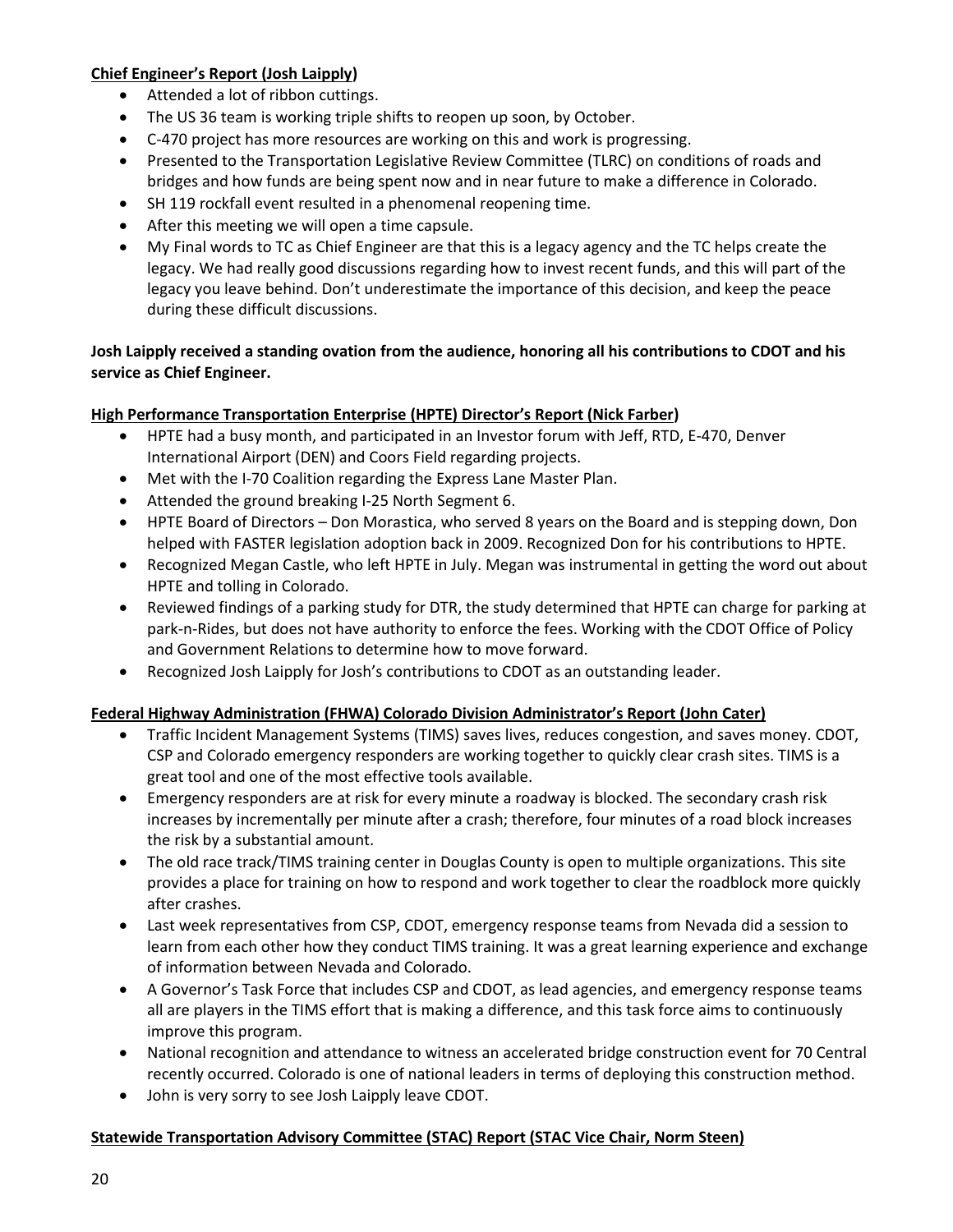- STAC was established by state Law CRS 43-1-1104 with two directives advise CDOT Staff and the Transportation Commission. STAC takes these duties very seriously.
- Membership of STAC includes representation from the 15 TPRs 10 rural and five Urban (MPOs), STAC members are primarily elected officials from all 64 counties. STAC members interface daily with their constituencies across the state.
- At the last STAC meeting the question of funding allocation was raised. The question is whether to assign dollars to projects for the near term (assuming a smaller pot of funds) or assign dollars now to a larger anticipated pot of funds for a few out years. The STAC proposed assign all potential dollars now.
	- STAC understands the name the pig concept if you name the pig, it becomes a pet and is likely to live longer –in the same vein, if you program a project and name it, it has more chances to be funded.
- Each month the 15 TPRs report out to transportation issues, events and projects happening in their area. If needs and issues are raised and reported, there is an expectation there will be a response.
- STAC members are grateful to CDOT for listening, taking notes and responding to comments. This establishes expectation. The STAC recognizes the hard work of CDOT Staff to record needs and issues of the STAC.
- STAC receives legislative updates monthly. The American Transportation Infrastructure ACT (ATIA) of 2019 passed the Senate Transportation Committee, next is the Senate Finance Committee. There is a need to advocate at the federal level for more funding. State funding is also needed as HUTF runs out of funding next year.
- A presentation was given by the Federal Land Management Division regarding the Federal Land Access Program (FLAP), Federal Land Transportation Plan (FLTP), which has its own TIP, and the Federal Land Planning Program (FLPP). Teller County, Norm's county, is roughly half Federal Land, it is good and important to coordinate more with our federal partners to ensure Colorado is getting all the federal dollars to fund transportation they can.
- *Whole System. Whole Safety.* was discussed, and how a project moves from master list to TIP/STIP encourages CDOT to have project selection and prioritization criteria that is easy to communicate to their constituency.
- Commissioner Scott expressed his gratitude to Norm Steen for his work on the STAC.

## **Act on Consent Agenda – Passed unanimously on September 19, 2019**

# Act on Consent Agenda

a) Temporary Resolution #1: to Approve the Regular Meeting Minutes of August 15, 2019 (Herman Stockinger) b) Temporary Resolution #2: to Approve SB 267 Hwy 119 / I-25 Property Acquisition Approval (David Krutsinger) c) Temporary Resolution #3: to Approve HPTE, CDOT and FHWA Express Lane Memoranda of Understanding (MOU's) (Nick Farber)

d) Temporary Resolution #4, to Approve Additions to FY 20 Maintenance Project List (Kyle Lester)

Commissioner Thiebaut express his thanks to CDOT staff and Herman's team for work developing the TC agenda.

**Discuss and Act on Temporary Resolution #5, ROW Condemnation Authorization Requests (Josh Laipply)** – Passed Unanimously on September 19, 2019.

**Discuss and Act on Temporary Resolution #6, State Infrastructure Bank (SIB) loan application - Co Springs Municipal Airport (Jeff Sudmeier)** – Passed Unanimously on September 19, 2019.

 Commissioner Hall asked about the current five loans, and when they would be repaid. David Ulane, Aeronautics Division Director, explained a plan is in place to pay all five off within a 10-year timeframe. Two in the last two years were paid off. After loans are paid off approximately \$1.5 million of SIB dollars will remain to spend elsewhere.